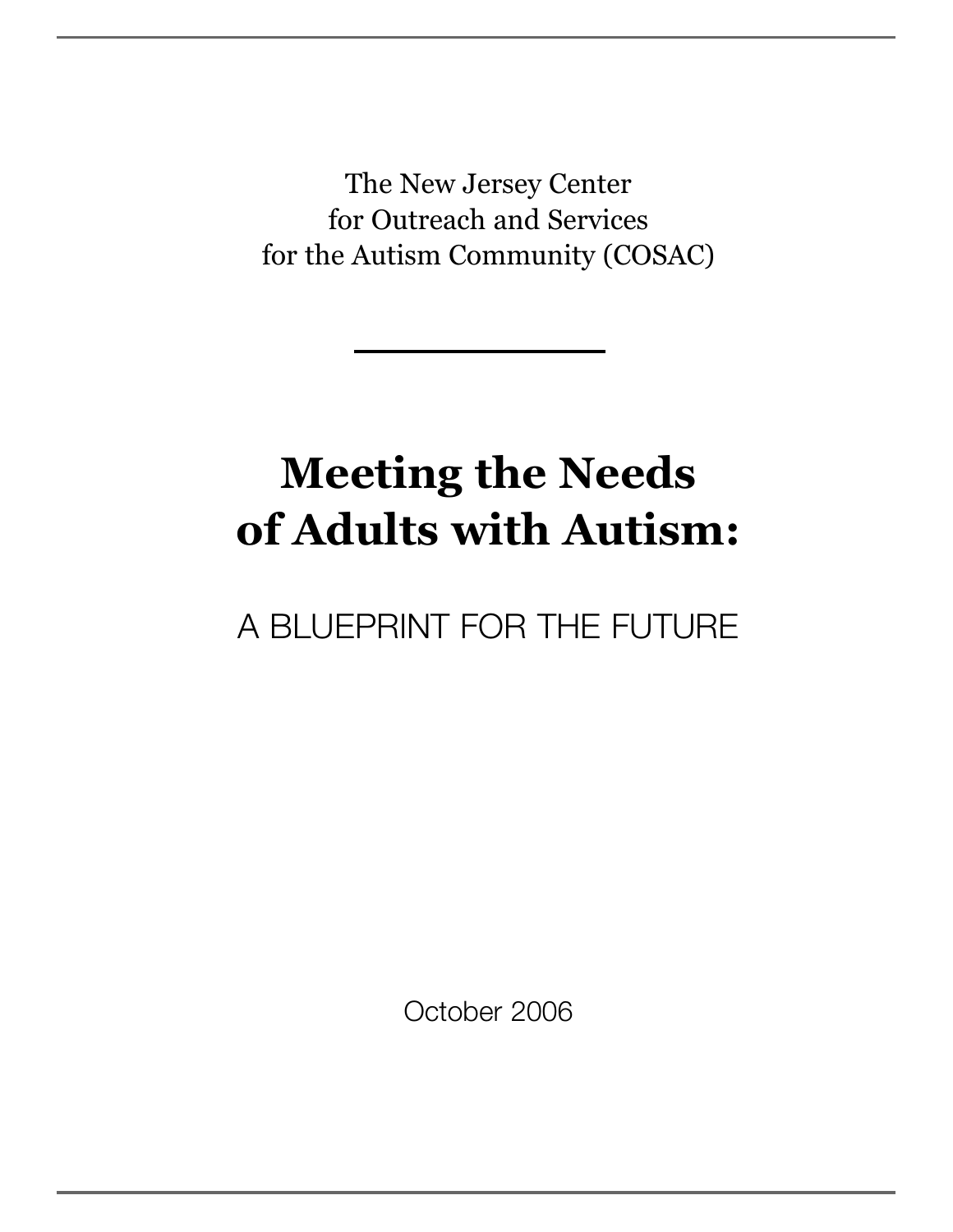# Table of Contents

| SmeituA ei tsrNW<br>96                        |
|-----------------------------------------------|
| Crant Acknowledgement<br>52                   |
| atnaqioithe9 eaoives taices baricipants<br>ÞΖ |
| Residential Services and Supports.<br>55      |
| Competitive and Supported Employment.<br>8Ļ   |
| .esoives ved tlubA<br>ΖF                      |
| In-Home and Community-Based Supports<br>SĻ    |
| Findings and Recommendations.<br>$6 \cdots$   |
| essoon9 to mammus                             |
| 9                                             |
| Executive Summary<br>t                        |
| .noitoubont.                                  |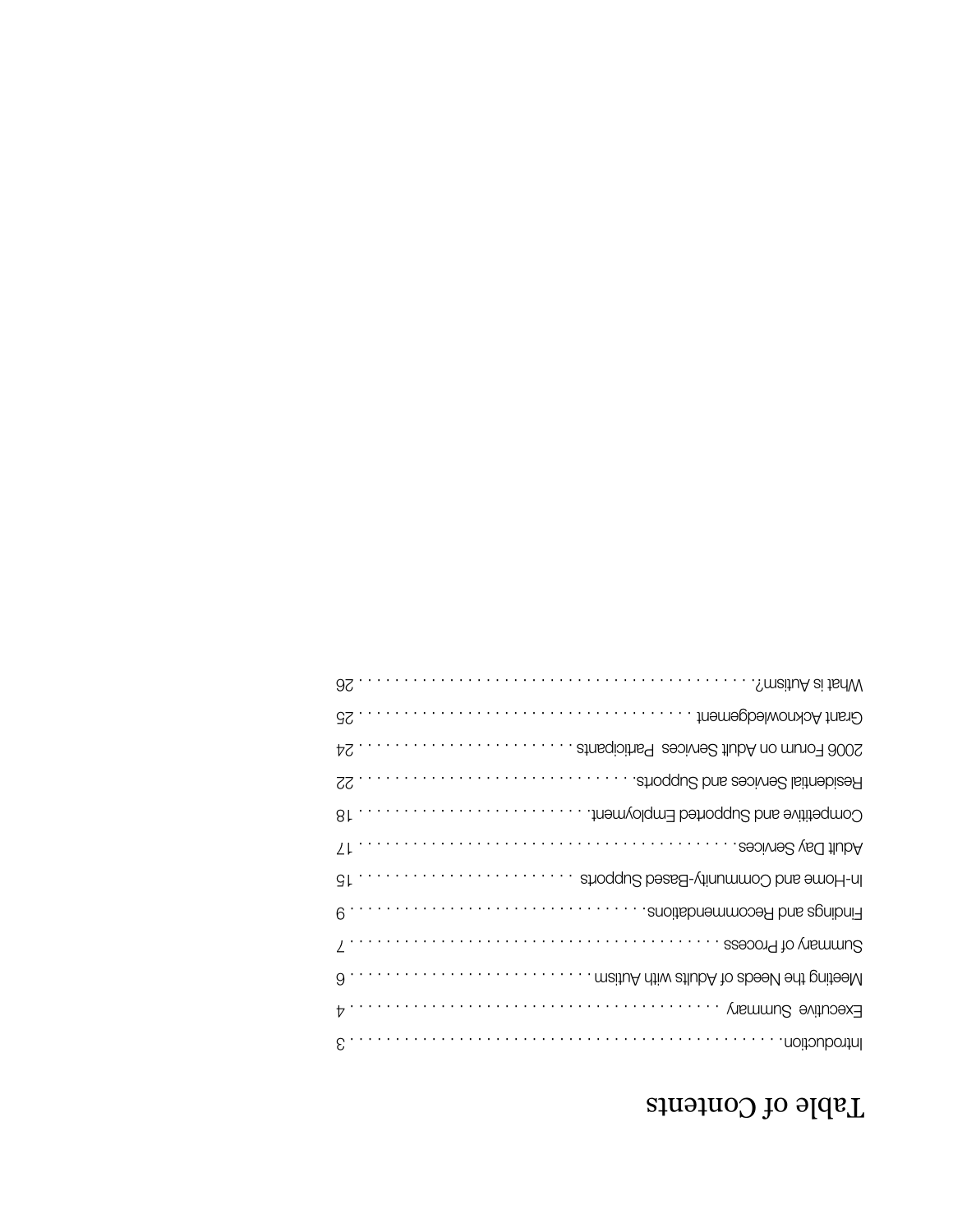# Introduction

For most parents, their child's 21st birthday is a time for celebration and launching them into a meaningful adulthood. This is not the case, however, for most parents of young adults with autism. As the entitlement to an appropriate school program comes to a close at age 21, young adults with autism are still in desperate need of highly specialized, intensive supports to live, work and enjoy life in the community safe from harm. Many adults with autism have needs that far exceed the resources available to them. New Jersey's service system for adults with developmental disabilities has not been responsive to the critical needs of adults with autism.

Adults with autism and their families are in crisis.

*Sam is a 34-year-old New Jersey resident with autism who needs a place to live. For the last 14 years, he has been on the state's waiting list for residential services. His aging parents are desperately trying to plan a future for him when they are gone.*

*•*

*Jeanne is a 21-year-old woman with autism. For 18 years, she attended a school program where she learned important life skills. But now that she has graduated, and for the foreseeable future, she spends her days idly sitting at home. Even worse, she now has frequent outbursts of self injury, biting her arms and hands. She has begun to throw things and has destroyed property and broken windows, all behaviors that did not occur while she was in her school program. Because Jeanne has no place to go during the day, her mother left her job to stay home to care for Jeanne, leaving the family on one income.*

*•*

*Matthew is a young man with autism who has excellent computer skills and a strong work ethic. Because of his significant social and communication deficits, he is not able to secure a job. He needs specific work-site supports, but the waiting list for those services is long. He has been in several other programs for adults with disabilities, but they were not appropriate for him. He is now home with his parents.*

These scenarios typify the state of life for many New Jersey adults with autism and their families. This report details the recommendations necessary to address the many unique and unmet needs of this population.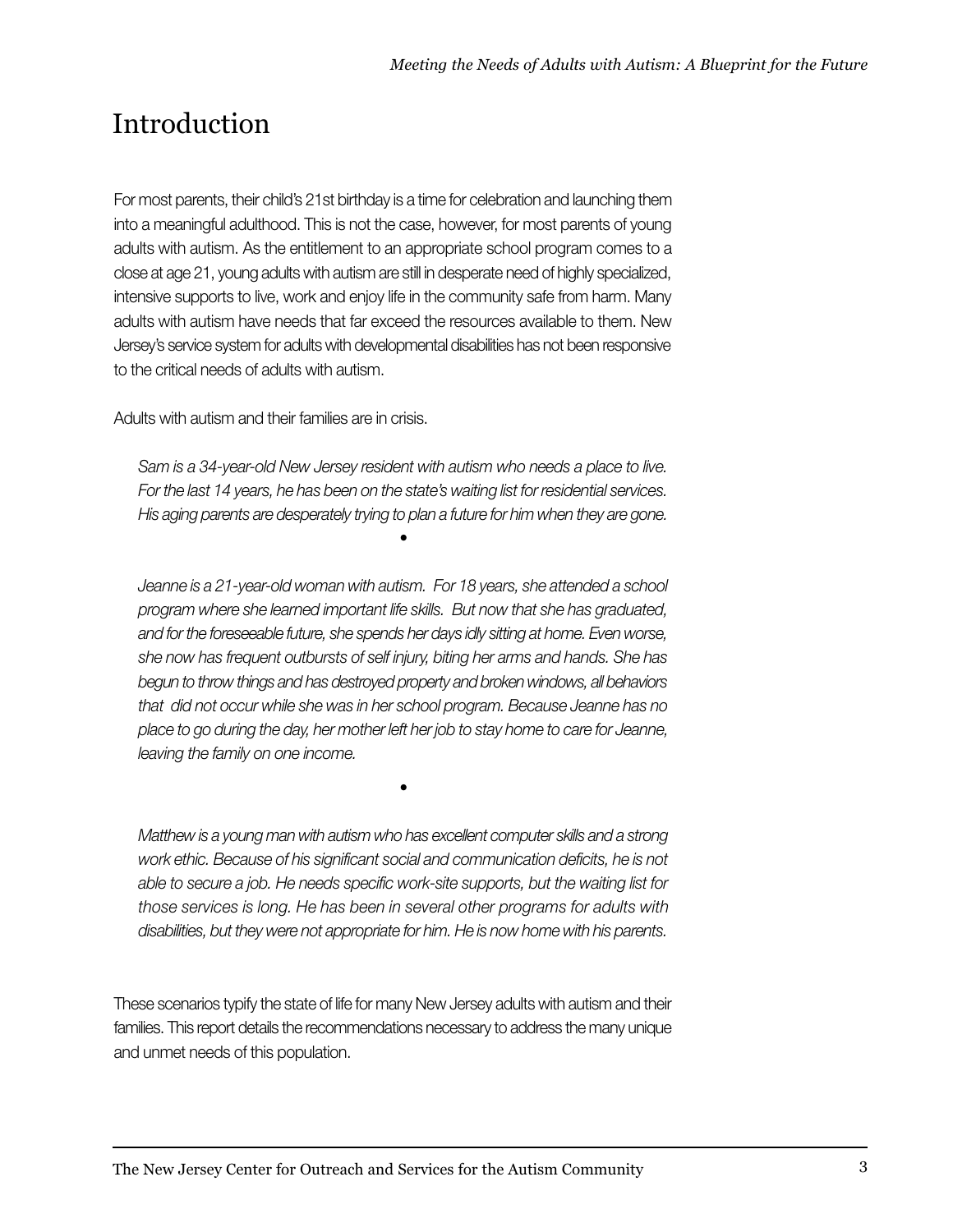# Executive Summary

The service system for adults with autism in New Jersey is in crisis. It is unable to respond to the current need. Immediate and proactive steps must be taken. According to the New Jersey Division of Developmental Disabilities, there has been a 186% increase in the number of people with autism applying for services since 1999.

On April 27, COSAC convened an historic gathering of more than 50 stakeholders from the public and private sector including parents, service providers, planners and others to develop a blueprint to help guide the State of New Jersey in serving O8 nsrt anom bns agnibuit OE vhsan betsnang quong en T. maitus dtiw stlubs specific recommendations.

#### **Findings fell primarily in five key areas:**

**1. Planning: The State of New Jersey needs a proactive strategy to meet the needs** of an increasing number of adults with autism.

2. Funding: Local, state and federal funding sources must be maximized. Fiscal support for services must be flexible, sustainable and diversified. Funding levels for programs and mechanisms for the assessment of individual funding must adequately consider the unique, complex and shifting needs of adults with autism.

**3. Service Delivery System: The adult service system must be integrated, seamless** and transparent to users; it must encourage decision-making on the part of families and consumers. The State of New Jersey must establish a system for the coordination and dissemination of accurate information on the support needs of adults with autism.

Adequate numbers of direct care staff who are well-trained and familiar **4.Staffing:** with behavioral teaching is essential.

**5. Specialized Services:** There is an urgent need to develop more specialised services for adults with autism in all areas of the service delivery system including: in-home and family support; day programs and job supports; and out-of-home residential supports.

> *According to the New Jersey Division of Developmental Disabilities, "the number of people with autism or a related disorder who are eligible for Division services in a community setting has increased 186% since 1999, increasing from 2,108 in 1999 to 6,021 people in 2006."*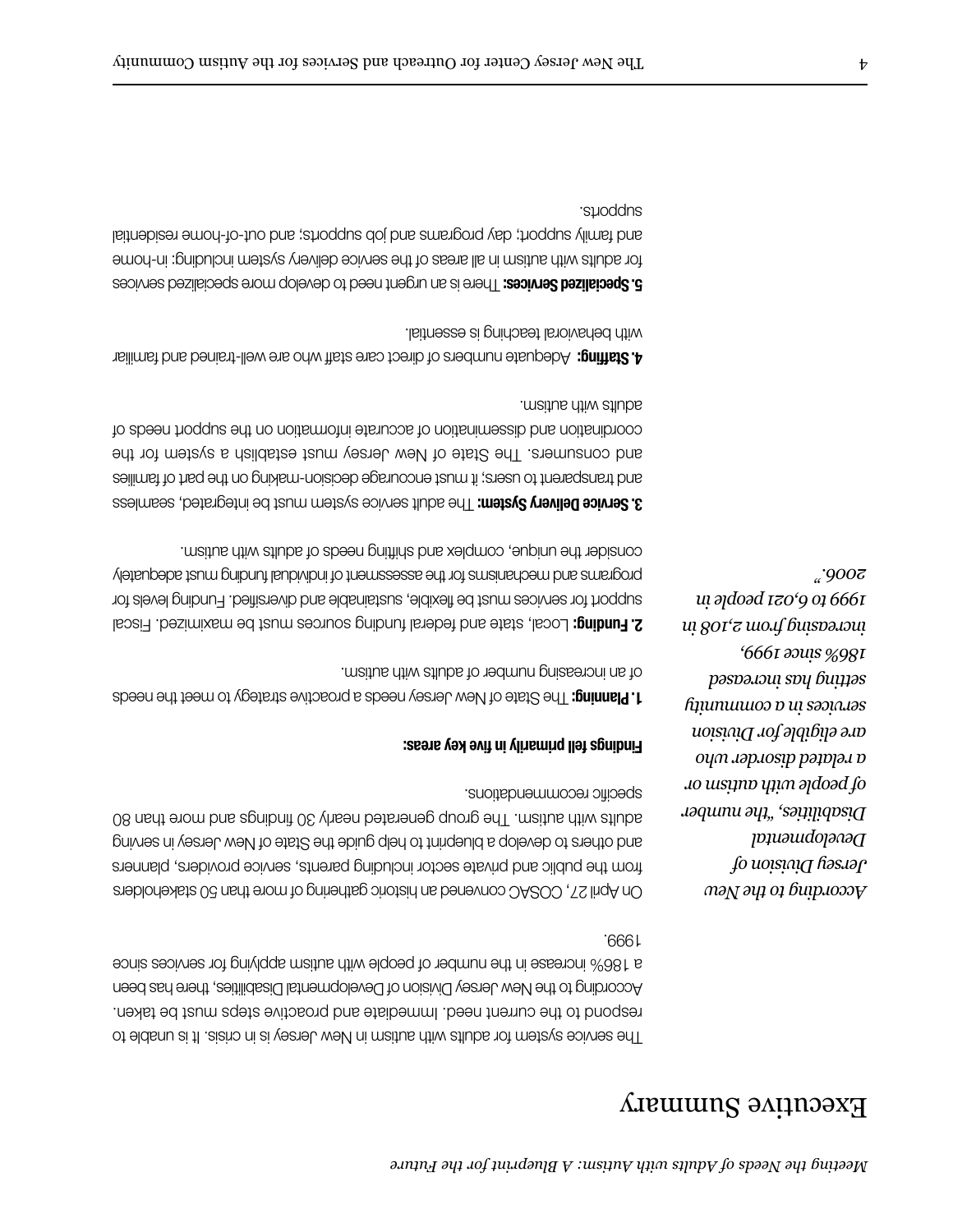New Jersey's autism community envisions a future in which adults with autism and their families can choose supports and services from an array of appropriate options. These must be diversified and designed to ensure opportunities for employment, social relationships and independence. The greater challenge lies in creating a comprehensive and seamless statewide system that allows for local control, transparency and customization.

With this report, New Jersey has a road map to the future. Now, leaders in government and the greater autism community must move the service system forward – not only to meet the needs of thousands of adults with autism currently in need of services – but for the tens of thousands of infants, toddlers and children with autism now known to the system who one day will become adults with autism.

*The Division of Developmental Disabilities (DDD) reports that more than 80% of the people with autism who have applied for services are under 22 years of age. Most are in an educational entitlement and primarily receive family support services from DDD (e.g., some form of respite or cash subsidy).*

*New Jersey Department of Education data show a 183% increase from 1999 to 2005 in the number of students with autism age 3 -21 who are eligible for special education services.* 

*In that time, the number of students with autism has tripled, from 2,355 in 1999 to 6,665 in 2005.*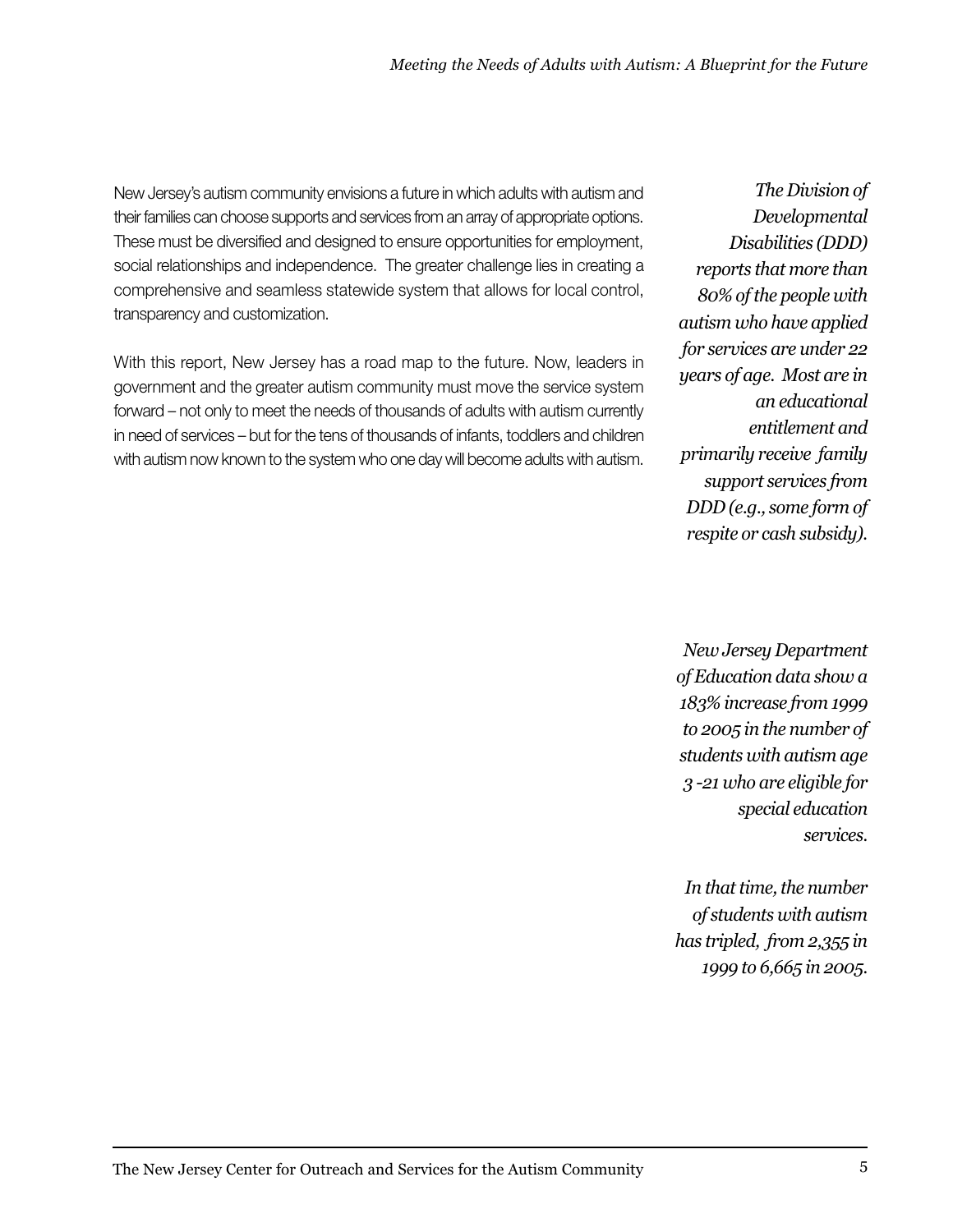# Meeting the Needs of Adults with Autism: A Blueprint for the Future

Autism spectrum disorders (ASD) are the fastest growing developmental disabilities in the United States. They are now more common than Down Syndrome, cerebral palsy, hearing loss and visual impairment.

According to the Autism Society of America, autism is increasing at a rate of 10- 17% a year. Once thought to be "rare," The Centers for Disease Control and Prevention now recognize that ASD affect one in every 166 individuals. This is togs areay neettift of net teuj betsmittee eonels vent blotnet vletsmixonggs.

Like the rest of the nation, New Jersey is at a critical juncture. An increasing number of adults with autism and related disorders is entering our state's service system, which already is overwhelmed by the number of people in need of services. Families are discouraged and angry to find waiting lists and inadequate services. Providers are struggling to meet an ever-increasing demand for service that exceeds the public resources to pay for them. Simultaneously, New Jersey faces unprecedented budget shortfalls, and a new generation of graduates with autism is preparing to exit the school system.

For many years, it was presumed that adults with autism could be served by programs created for people with intellectual disabilities, without regard for the unique environmental, behavioral, communication and sensory considerations that make autism a distinct condition. After years of unsuccessful efforts, it is now widely accepted that adults with autism require highly specialized supports delivered in a consistent, predictable manner.

Government programs create both services and barriers to services. While everevolving public programs and initiatives have introduced a new range of services and supports, they also have resulted in elaborate administrative systems and infrastructures that are difficult to negotiate and that often conflict with one another.

> *One in three of the children on DDD's caseload living at home has autism or an autism related disorder.*

*DDD serves 6,021 individuals with autism less than 13% of these individuals currently attend day programs; nearly 89% live at home with families.*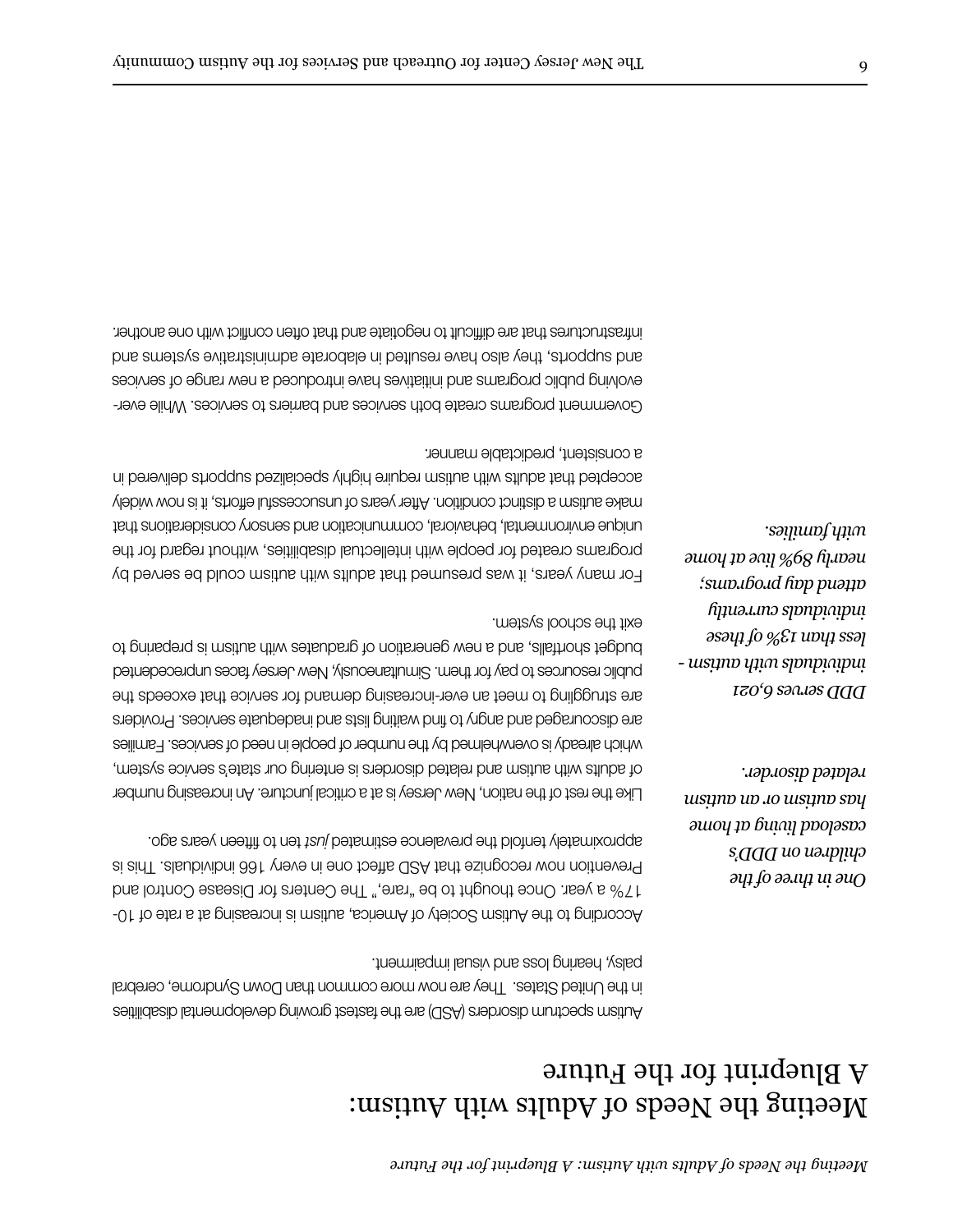## SUMMARY OF PROCESS

In 2004, the New Jersey Center for Outreach and Services for the Autism Community (COSAC) established the Adult Resources Initiative. Its mission is to help families and professionals understand and access the adult service system, support the creation of jobs and employment opportunities for adults, and advocate for appropriate, comprehensive adult services.

On April 27, 2006, COSAC's Adult Resources Initiative convened a notable gathering of more than 50 individuals to deliberate the service needs of adults with autism and then, identify the steps to move forward. Participants at the day-long forum worked in facilitated groups, each focusing on one of four specific areas of adult services: in-home and communitybased supports; residential services and supports; employment supports; and adult day services. Each group responded to a common set of questions, and was asked to discuss the following: funding; legislative and regulatory issues; transportation; information and referral needs; and program development.

This report documents the consensus of the autism community around key areas of service delivery and defines a proactive agenda.

The following "Core Beliefs" are the foundation of this report:

1. People with autism are valuable. They are important members of their families, good employees, colleagues, classmates and friends, and play important roles in the communities in which they live, play and worship.

2. The service system for adults with autism is in crisis. It is unable to respond to the current need. Immediate and proactive steps must be taken to improve it.

3. Adults with autism should have every opportunity to live and work in the communities they choose, with supports and services they and/or their families select and control.

4. Adults with autism have a unique and complex constellation of needs, distinct from those individuals with intellectual disabilities, in the areas of receptive and expressive communication, social skills, behavior and sensory issues, and environmental needs.

5. Autism is a spectrum disorder and the full range of its functional abilities and limitations must be considered when planning services and supports. Those with the capacity for more self-direction must be afforded the opportunity to build on individual strengths to maximize independence.

6. Families, a vital part of the service system, have different needs, expectations, resources, values, and priorities, which must be honored in the service delivery process.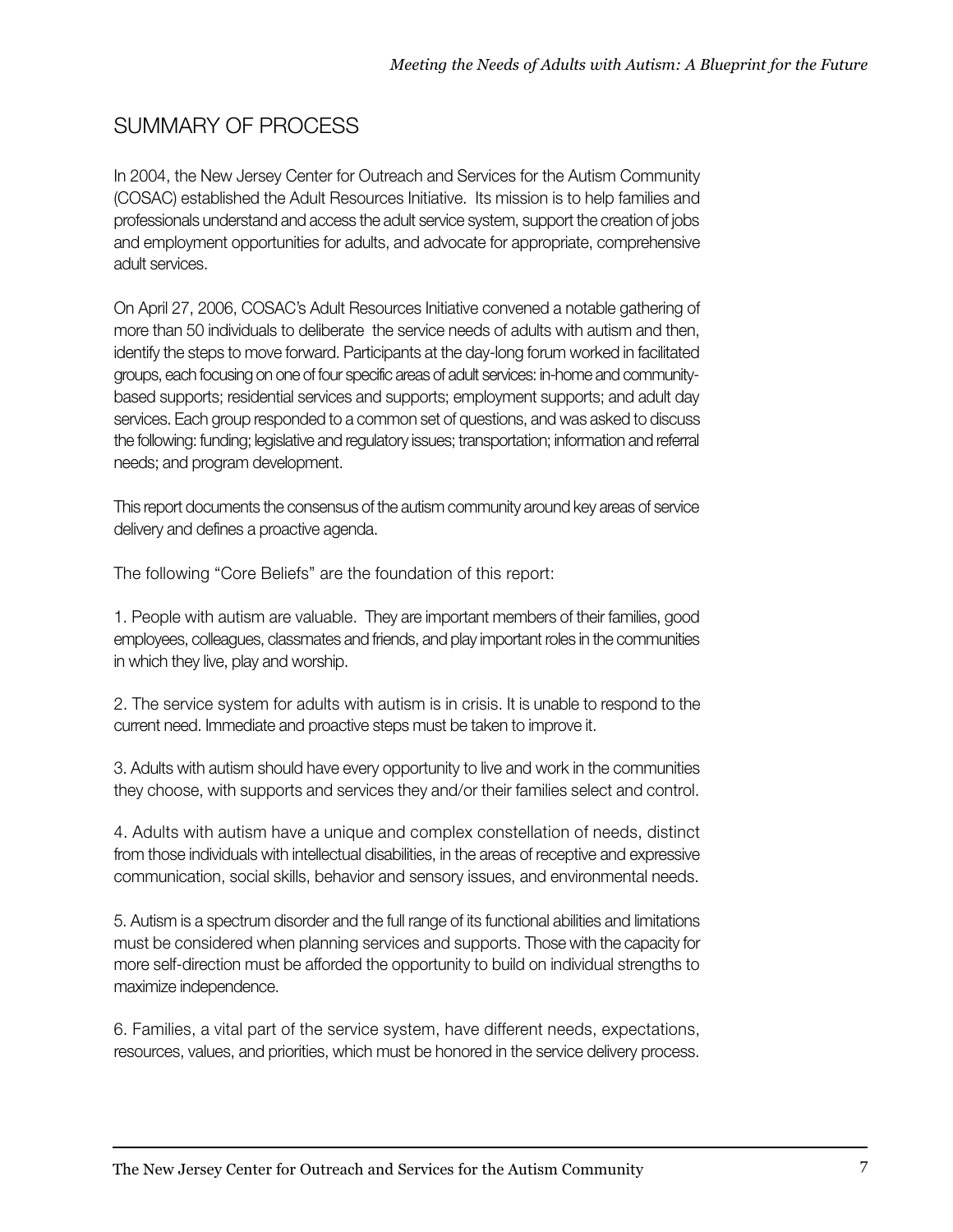New Jersey's autism community envisions a future for adults with autism in which they and their families can choose services and supports from an array of appropriate options, that will allow them to build and maintain a meaningful life in the community, with opportunities for employment, social relationships and independence.

The challenge is is to create a seamless and comprehensive statewide system that:

- offers clinically-appropriate services for adults with autism;
- allows control and decision-making on the part of families; and,
- can be customized to meet the identified needs of each individual during his or her lifespan.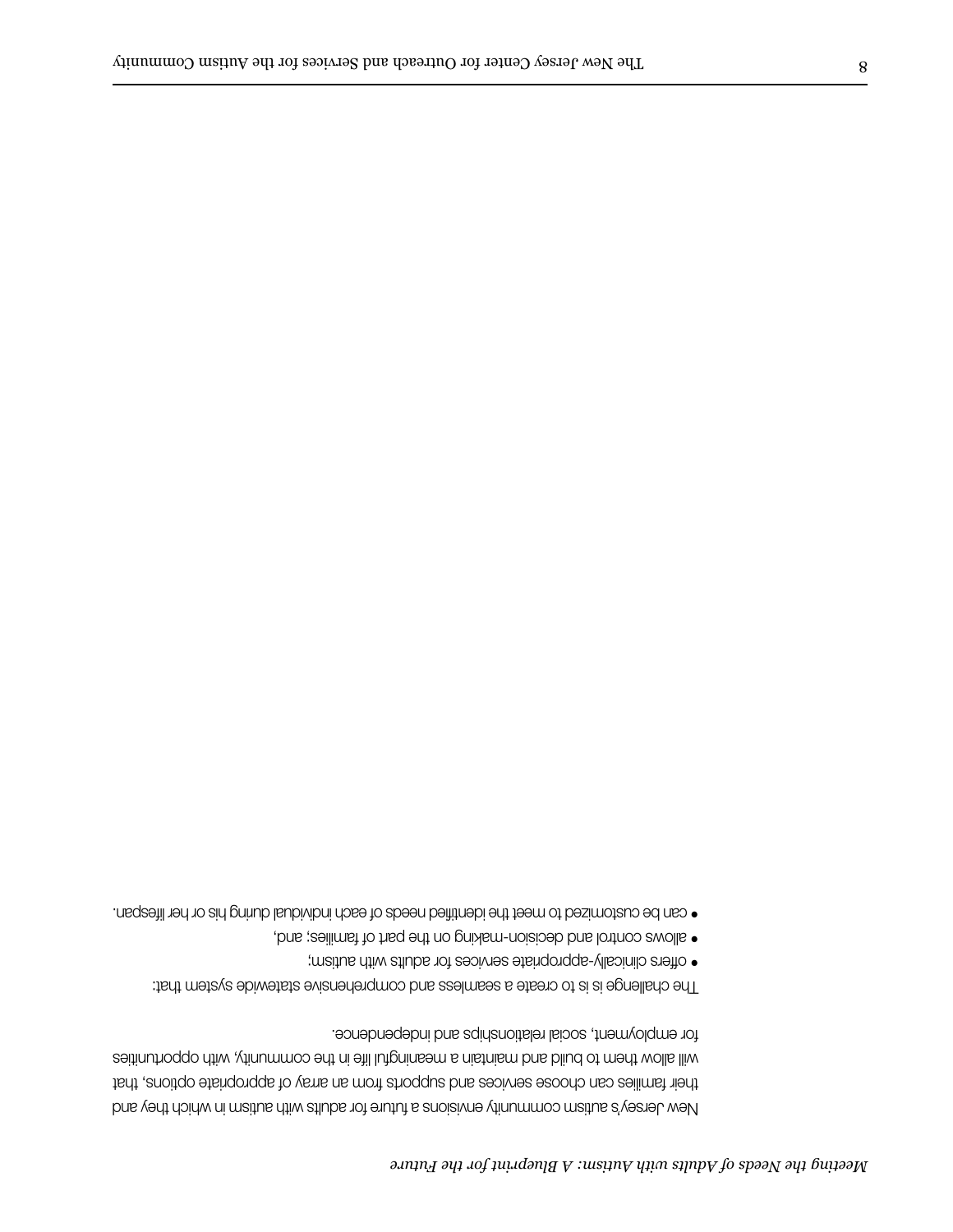### FINDINGS & RECOMMENDATIONS

The following findings and recommendations were identified by two or more of the work groups and were common to all service delivery areas. They apply to all aspects of the current service delivery system for adults with autism.

#### **FINDING: The State of New Jersey lacks a proactive strategy to meet the needs of an increasing number of adults with autism.**

#### RECOMMENDATIONS:

- The State of New Jersey should establish a Governor's Task Force to develop a statewide plan of action to address the needs of adults with autism.
- Identify and promote best practices, policy initiatives and service delivery models successfully employed within New Jersey and in other states and countries.

#### **FINDING: Present funding levels for programs, and mechanisms for assessing levels of individual funding, do not adequately consider the unique, complex and shifting needs of adults with autism.**

- The Department of Human Services must work with leaders in the autism community to develop and implement a clinically-validated, science-based assessment tool to gauge the preferences, strengths and support needs of individual adults with autism, and guide the allocation of public funding. Such an assessment must include collateral information collected from relevant stakeholders in the individual's life, direct observation and a review of appropriate records.
- The Division of Developmental Disabilities must ensure that the level of public funding for each individual with autism is based on specific, identified needs, and reflects a consideration of the person's behavior, social, communication and personal care skills, and capacity for independence.
- The autism community should advocate for a lifelong entitlement for services for adults with autism.
- The State of New Jersey must plan for the pending crisis related to the lack of services and supports for senior citizens with autism.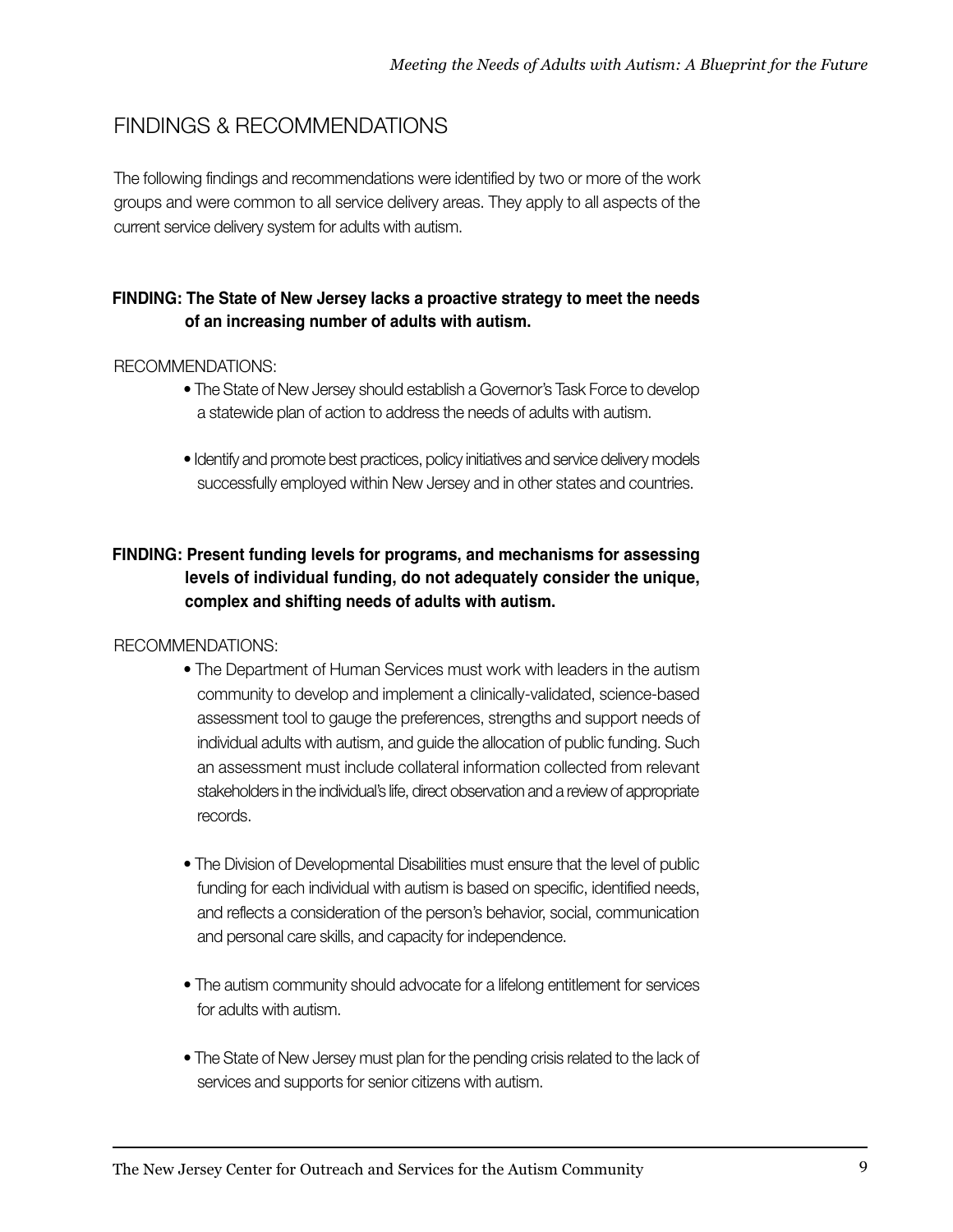#### FINDING: The adult service system is highly fragmented. It is confusing to families **and consumers, and limits their decision-making.**

#### RECOMMENDATIONS:

- New Jersey must establish a single point of entry into the adult service system, which cuts across arbitrary Department lines.
- Funding must be portable across service lines and allowed to follow the individual as soon as an adult with autism becomes eligible for support services, and an appropriate level of public support has been determined.
- $\bullet$  The support needs of an alumburity and an angular substance during the lifespan so the level of public fiscal support must periodically be reassessed.
- Policy makers must carefully consider new and existing public programs to ensure greater transparency and ease of use.
- DDD must examine decision-making at even level to ensure that families and adults with autism have more control over services and more discretion over use of resources.

**Funding for services must be flexible, sustainable and diversified. FINDING: Funding solutions must consider all available sources, make better use of non-traditional resources, encourage efficiencies and costsharing, and allow personal contributions in a way that does not jeopardize eligibility for other services and benefits. Programs that exclusively rely on public funding are not a sustainable solution to the funding crisis.** 

- Government must recognize the financial burden that families caring for a child with autism face by establishing tax credits, tax-exempt savings plans and other vehicles that would facilitate a family's contribution to the cost of services.
- Companies should establish options for pre-tax contributions to "cafeteriastyle" benefits plans that would allow families to save roy as easy related to caring for a child with autism.
- New Jersey should expand the availability of "Community Trusts," which allow families and/or individuals with autism to pool resources and save money for the future.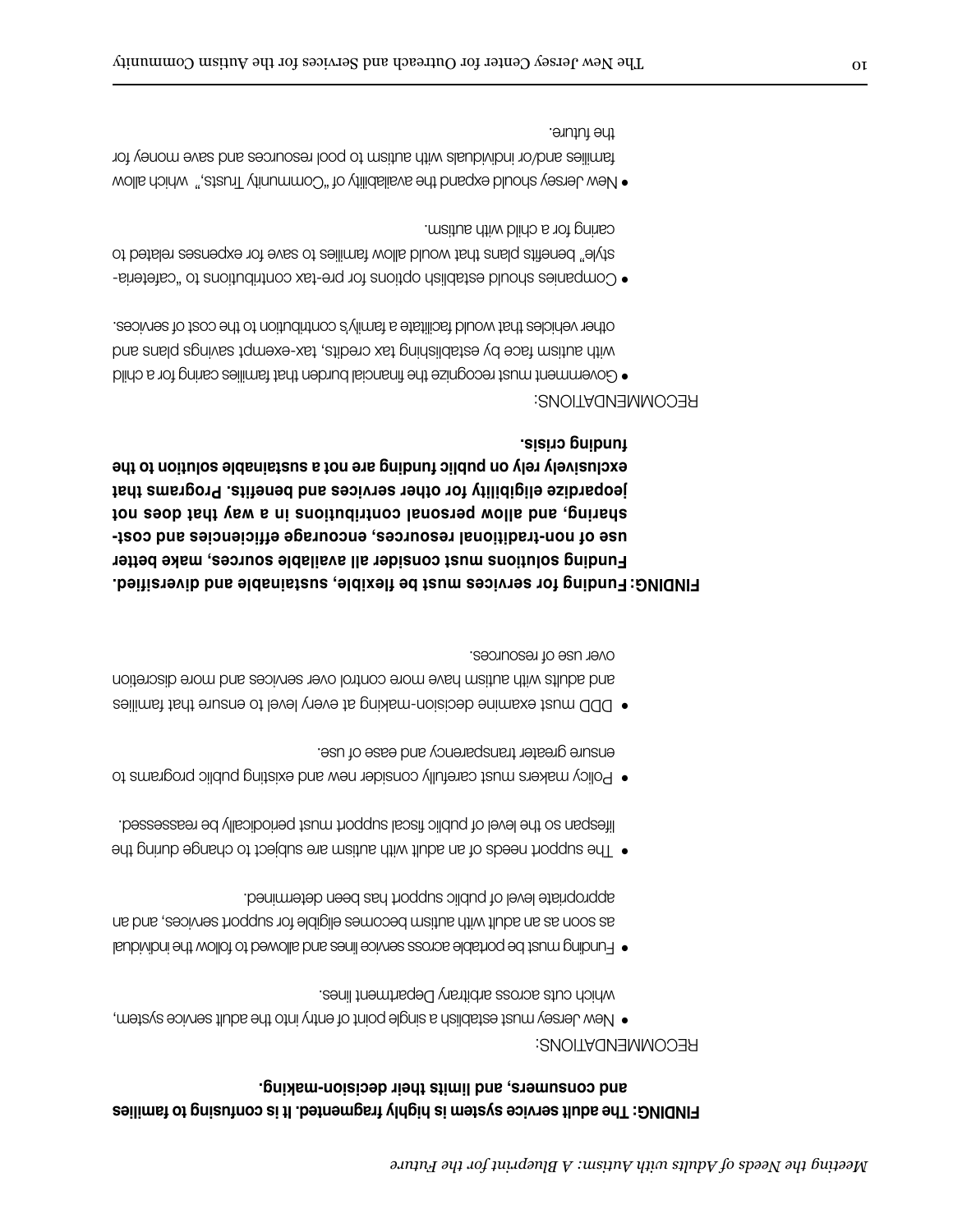- Public programs such as food stamps, Women Infants and Children (WIC), Section 8 Housing, Social Security benefits and others must routinely be considered when determining a budget for individual supports.
- The autism community should solicit support from businesses in the form of grants, internships and in-kind contributions.

#### **FINDING: State and federal funding sources are not being maximized.**

#### RECOMMENDATIONS:

- New Jersey should explore a more flexible use of Medicaid funding under waiver services and optional state plan services.
- The new state Department of Children and Families should play a role in funding parent education and support services for families caring for a child or young adult with autism.

#### **FINDING: New Jersey's service system does not address the fluid needs of adults with autism or their families.**

#### RECOMMENDATION:

• New Jersey should explore models for wrap-around services that offer more seamless care and support across all areas of a person's life.

#### **FINDING: New Jersey lacks an adequate number of well-trained, direct care professionals.**

- New Jersey should establish a statewide, comprehensive training program designed to prepare professionals to effectively serve adults on the autism spectrum.
- New Jersey institutions of higher education should establish a college-level curriculum for "Community/Life Coach" direct care professionals with measurable standards in areas such as safety skills, assessment and interventions for challenging behavior, crisis intervention, community integration and general knowledge of autism spectrum disorders.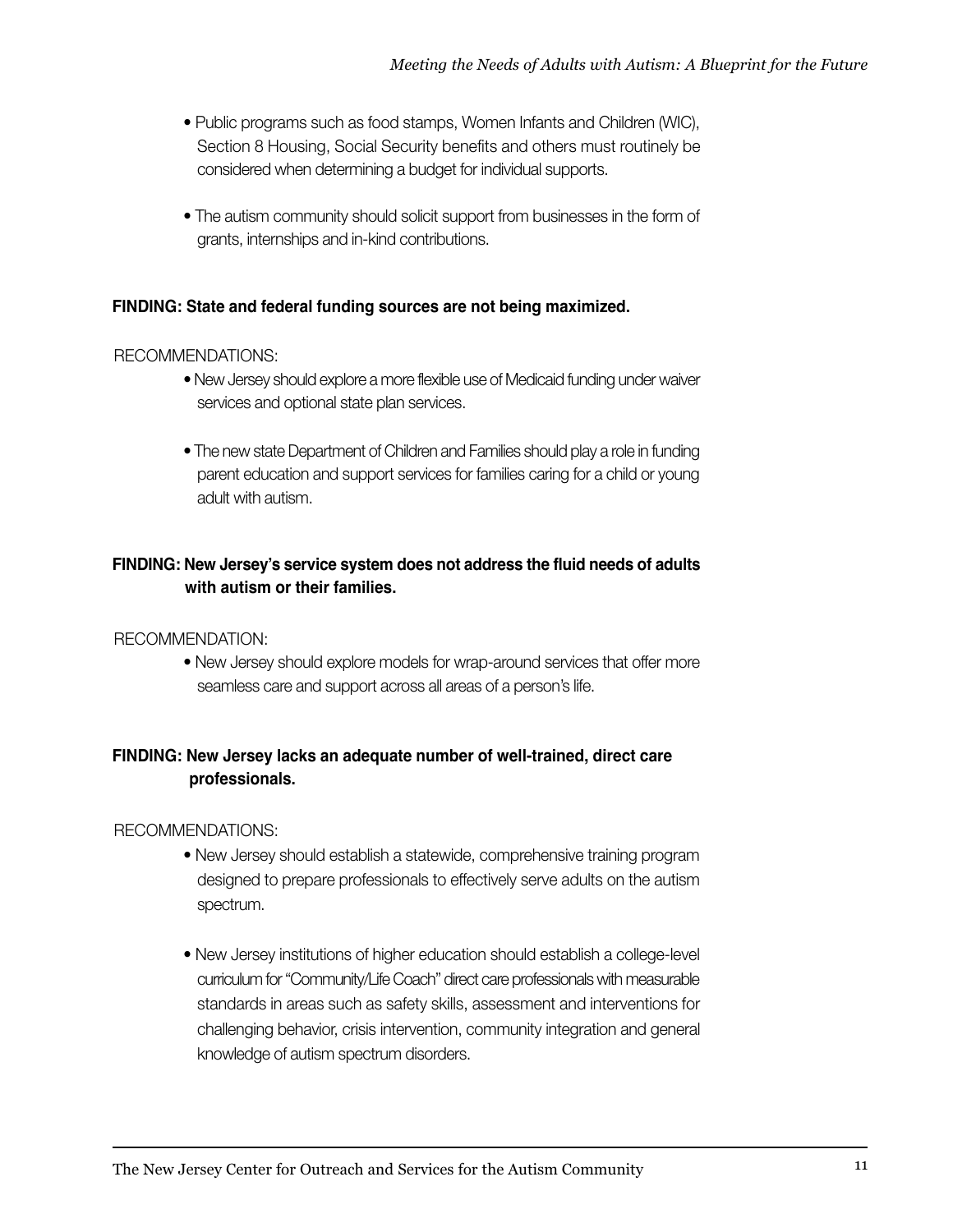- Two and four year colleges should work with families and providers to offer supervised, direct care practicum experience for students who plan to work with adults with autism.
- New Jersey's autism community should advocate for a state-endorsed training/certification program that includes specific training in the principles of Applied Behavior Analysis for direct care professionals.
- Advanced-level training programs should be offered to parents caring for an adult with autism so that, if they choose to, they may train a bin approach caregivers for their adult child.
- Leaders in New Jersey government must work with the autism community to ensure that direct care professionals are paid a competitive living wage and offered complete benefits packages.

#### **FINDING: New Jersey is home to "Pockets of Excellence."**

#### RECOMMENDATIONS:

- New Jersey's autism community should establish an ongoing forum for researchers, academics, providers, families, policy makers, and clinicians to confer and share best practices.
- Institutions of higher learning should develop and promote supervised training opportunities for professionals who plan to work with adults with autism.
- Leaders in New Jersey's autism community should develop a "Best Practices" report to help shape the development of high-quality adult services.

#### **FINDING: New Jersey lacks a system for the coordination and dissemination of accurate information on services and supports for adults with autism.**

- New Jersey should create a one-stop clearinghouse for information from which residents can obtain accurate, up-to-date information, as well as secure assistance navigating our state's multifaceted service system.
- The autism community should develop and distribute measurable quality indicators for services used by adults on the antism spectrum so families can make educated choices about appropriate services.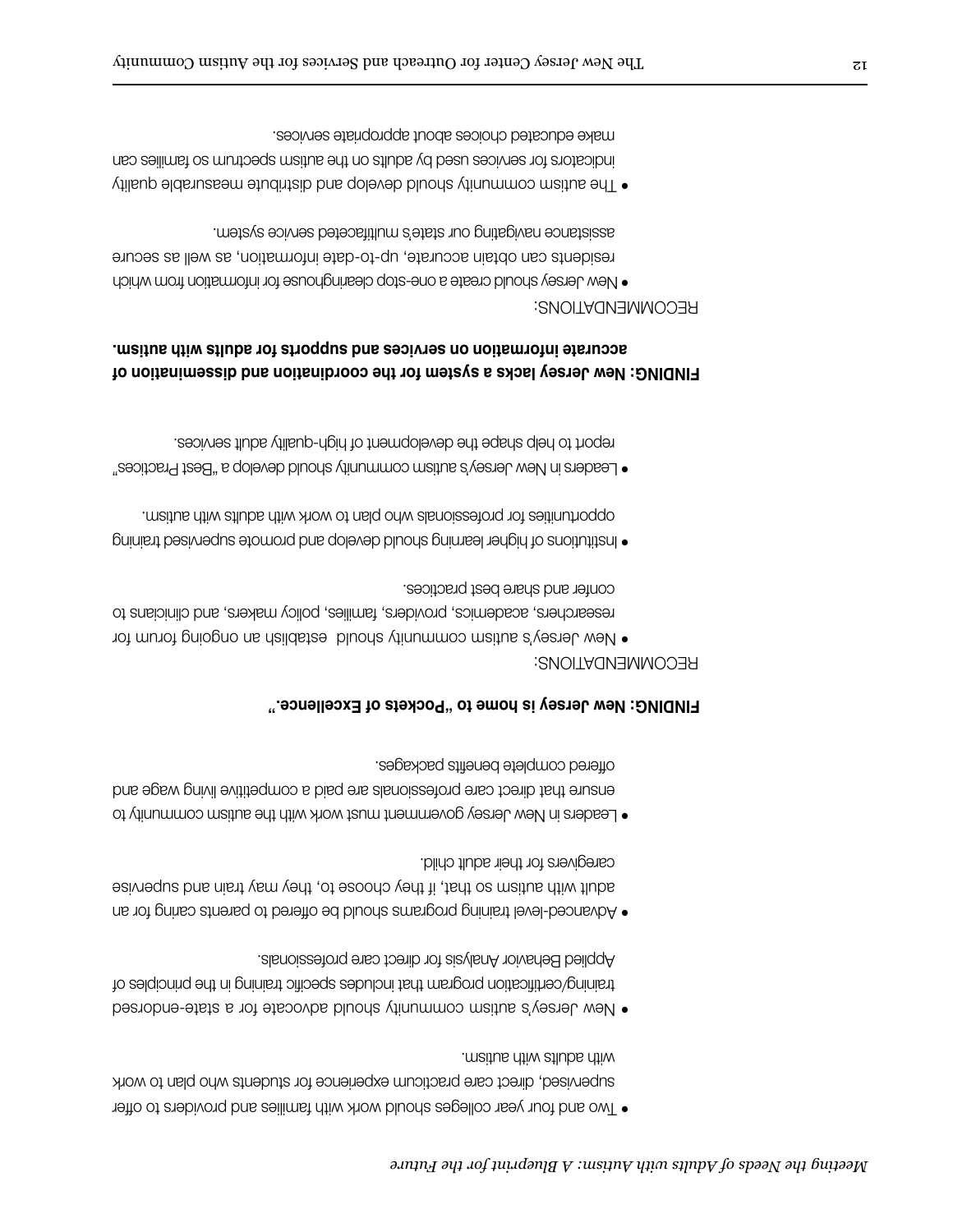• The Division of Developmental Disabilities should explore the benefits of regional case management units with demonstrated expertise in autism, either as a consultative support to existing case managers, or as a direct service to adults with autism and their families.

#### **FINDING: While significant improvements have been made in the education of students with autism, graduates continue to exit school ill-prepared for adult life, and lack necessary connections to adult services.**

#### RECOMMENDATIONS:

- The New Jersey Department of Education (NJDOE), with assistance from leaders in the autism community, should develop and disseminate a model "Summary of Performance" (as now required under the Individuals with Disabilities Education Act of 2004) specifically for students with autism to be used by schools to help facilitate their eligibility for the post-secondary services they are likely to need as adults.
- As part of the transition-planning process, the NJDOE should require school districts to make parents aware of the shift from "entitlement for services" under IDEA to "eligibility for services" that occurs when students exit the school system.
- The NJDOE should require that all students with an autism spectrum disorder who are likely to need adult services are registered with DDD prior to graduation.

#### **FINDING: Lack of transportation services is a barrier to community integration, employment, and access to specialized services for adults with autism.**

- Services such as senior citizen transportation; private van and bus routes; school buses; public transportation; and corporate car and van pools must be accessed and used more flexibly to maximize existing resources.
- County governments should examine para-transit services to maximize efficiency and better meet the needs of consumers across county lines.
- The State of New Jersey should encourage the development of housing and day programs for adults with autism in proximity to commerce and municipal centers in order to take advantage of existing transportation infrastructures.
- Businesses should offer specific benefits to employees who formally assist adults with autism in the work place.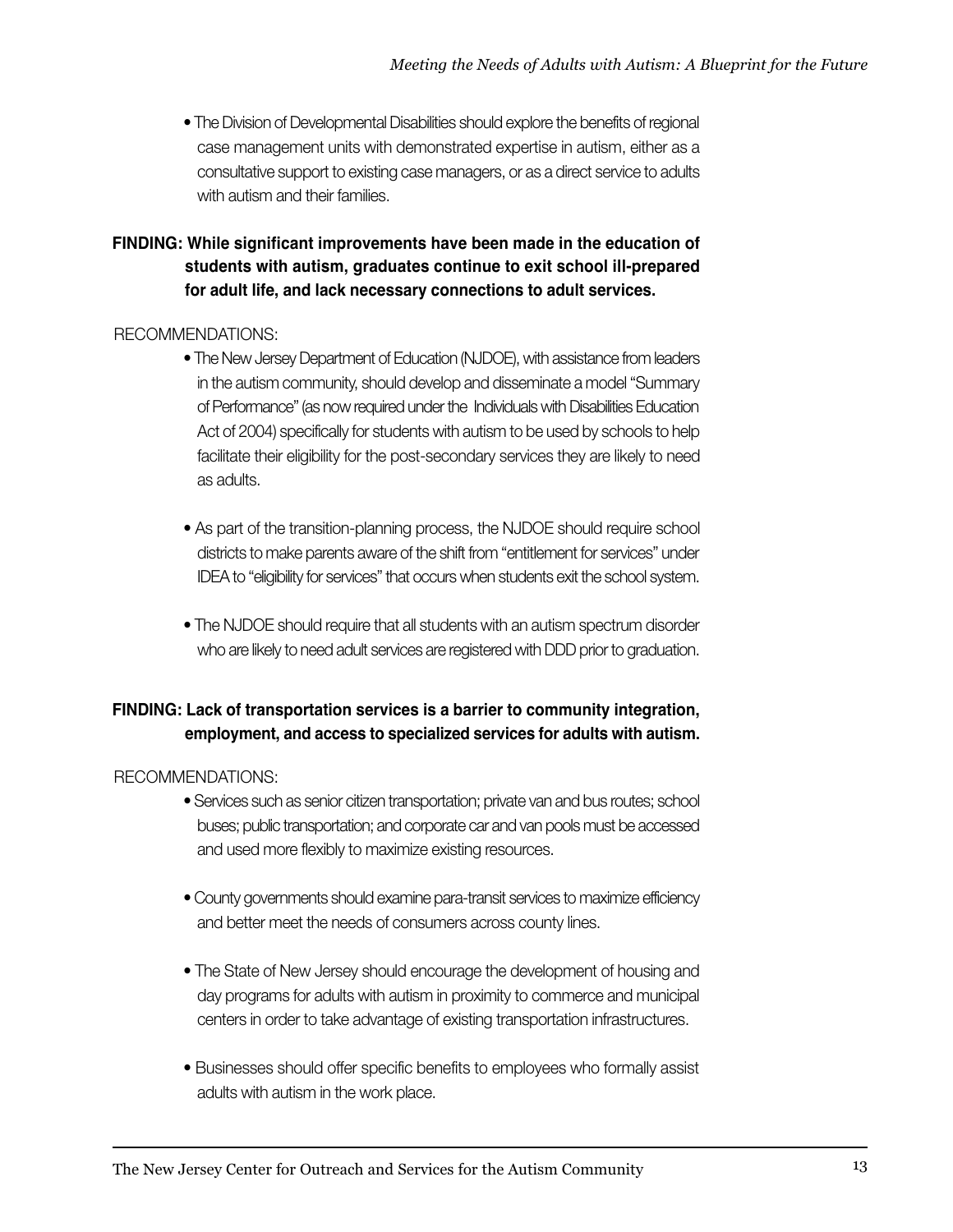#### **FINDING: Public employees and volunteers lack the information they need to appropriately serve residents with autism.**

#### RECOMMENDATIONS:

- New Jersey should develop an educational campaign to provide public employees and emergency services personnel with a realistic picture of the strengths, limitations and challenges of adults with autism.
- New Jersey should initiate a hotline tied to the "NJ-211" system that would access counselors with expertise in autism who could assist law enforcement, EMTs, fire department personnel and others.

*In addition to the aforementioned recommendations, which cut across service areas, the following are findings and recommendations that pertain to specific segments of the adult service system:*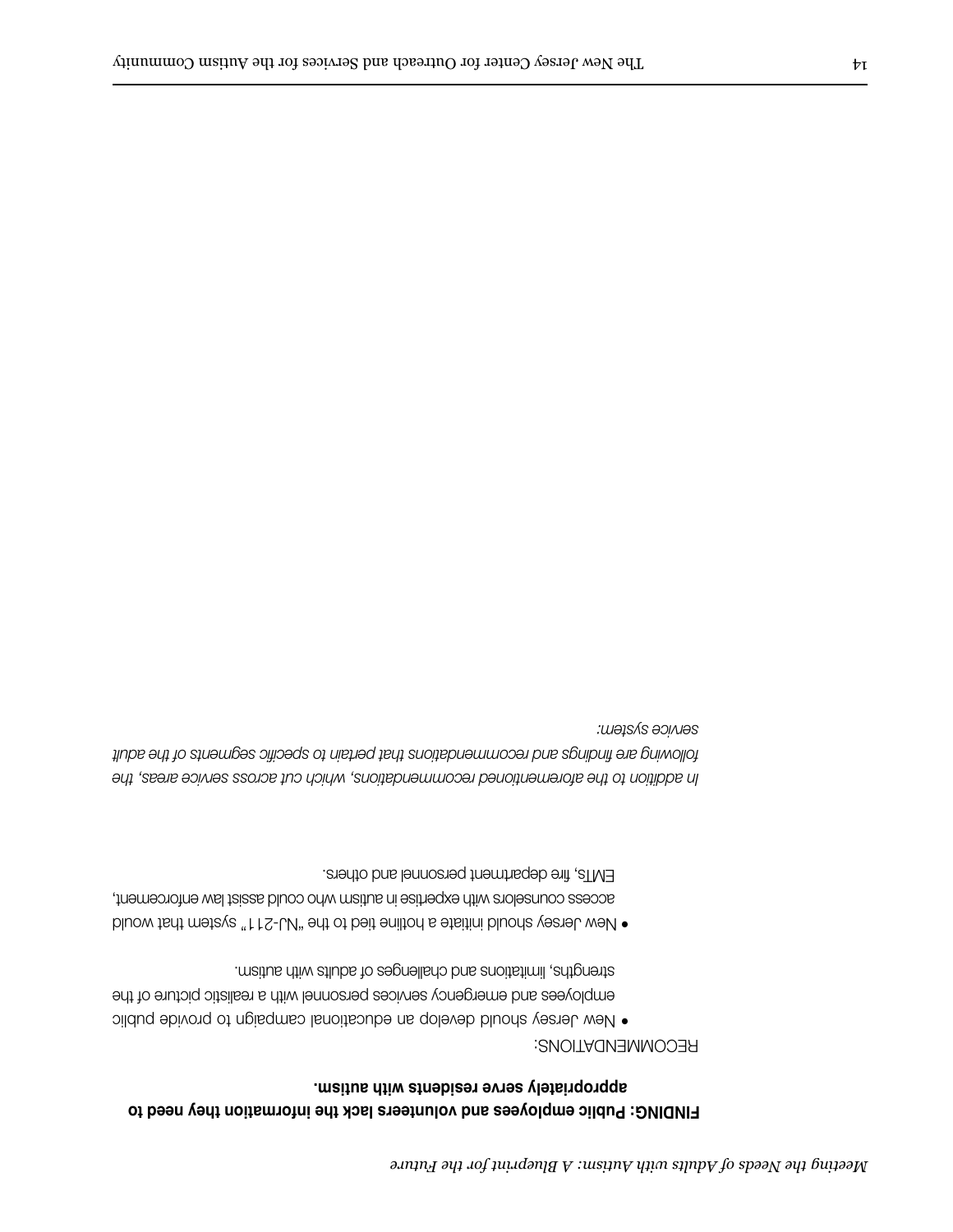### IN-HOME AND COMMUNITY-BASED SUPPORTS

Most adults with autism in New Jersey are living at home with their parents. From a public policy perspective, this may be the most cost-effective way for an adult with autism to live in the community.

Families, however, cannot be expected to provide full-time care. In-home and community supports, as well as employment-related supports, must be expanded, not only to reduce caregiver stress and the possibility of abuse or neglect, but to increase the integration of adults with autism into our communities, and enhance their social relationships.

Many families face lifelong, intensive caregiving responsibilities. Some report having to leave work and stay home in order to care for their adult son or daughter with autism, putting the family at an additional financial disadvantage. Many have never had a vacation away from their family member with autism.

Despite promising family support legislation passed in 1993, the availability of family support services in New Jersey is severely limited. Currently, services include in-home and out-ofhome respite care provided by agencies under contract with DDD, and/or a periodic cash subsidy. These supports are limited and their availability varies by region.

#### **FINDING: Families cannot be expected to provide full-time care for adults with autism without a reprieve, and without the clinical support and training resources typically afforded to paid caregivers.**

- Help reduce caregiver stress by establishing a support group for parents of adults with autism in each county.
- Make better use of the internet as a vehicle to connect parents of adults with autism to local services and with one another through chat rooms, list serves and electronic publications.
- Expand support services for parents of adults so they may experience an extended "vacation" from caregiving responsibilities.
- Establish a community support hotline, similar to that which is now available though the Children's Mental Health Initiative, in which county or regionallybased emergency response teams can be dispatched to help families deal with crises.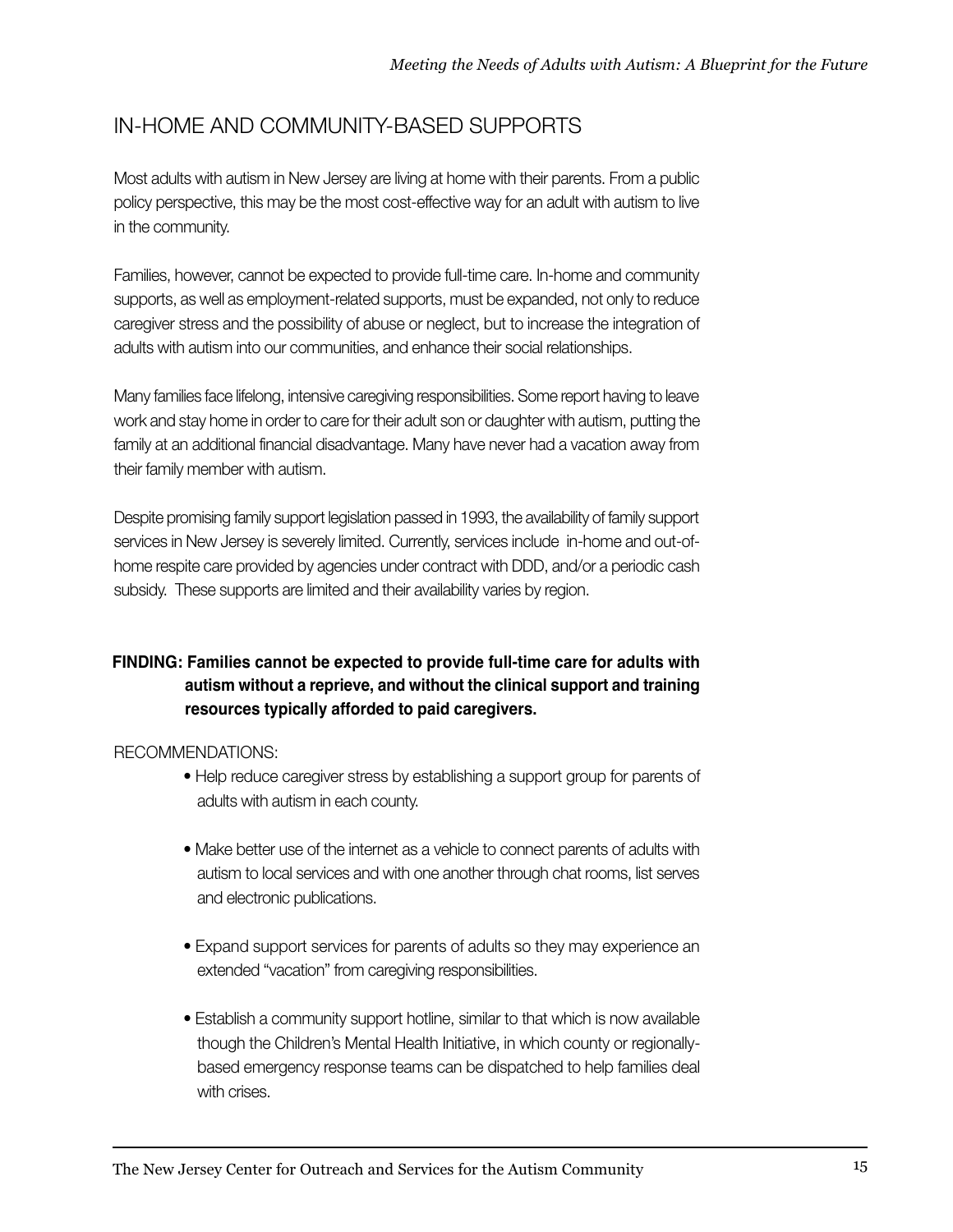• Establish a non-emergency call center to provide general information, referral, support and consultation for families caring for an alumn and the maginal sum at home.

• Provide workshops, consultation services and other programs specifically designed to support parents caring for adults with autism at home.

#### **FINDING: Adults with autism and their families need seamless support.**

#### RECOMMENDATION:

• Explore the concept of "life coach" services to facilitate community integration and access for adults with autism.

**FINDING: Families participating in New Jersey's Real Life Choices Initiative are overwhelmed by responsibilities associated with planning and coordinating services. In fact, many function as case managers, emergency staff back-up, care coordinators and trainers, and without compensation.**

#### RECOMMENDATIONS:

.

• Parents engaged in the traditionally professional functions of case managers, support coordinators, staff trainers, and job developers should be offered appropriate training, support and compensation for those functions.

• Parents who elect not to perform these functions, or are unable to do so, should have the option to access "Service & Benefit Coordinators" at no charge. These coordinators could hire, train, manage and coordinate staff, as well as help ensure services and supports for which an alution and intervalsible are maximized.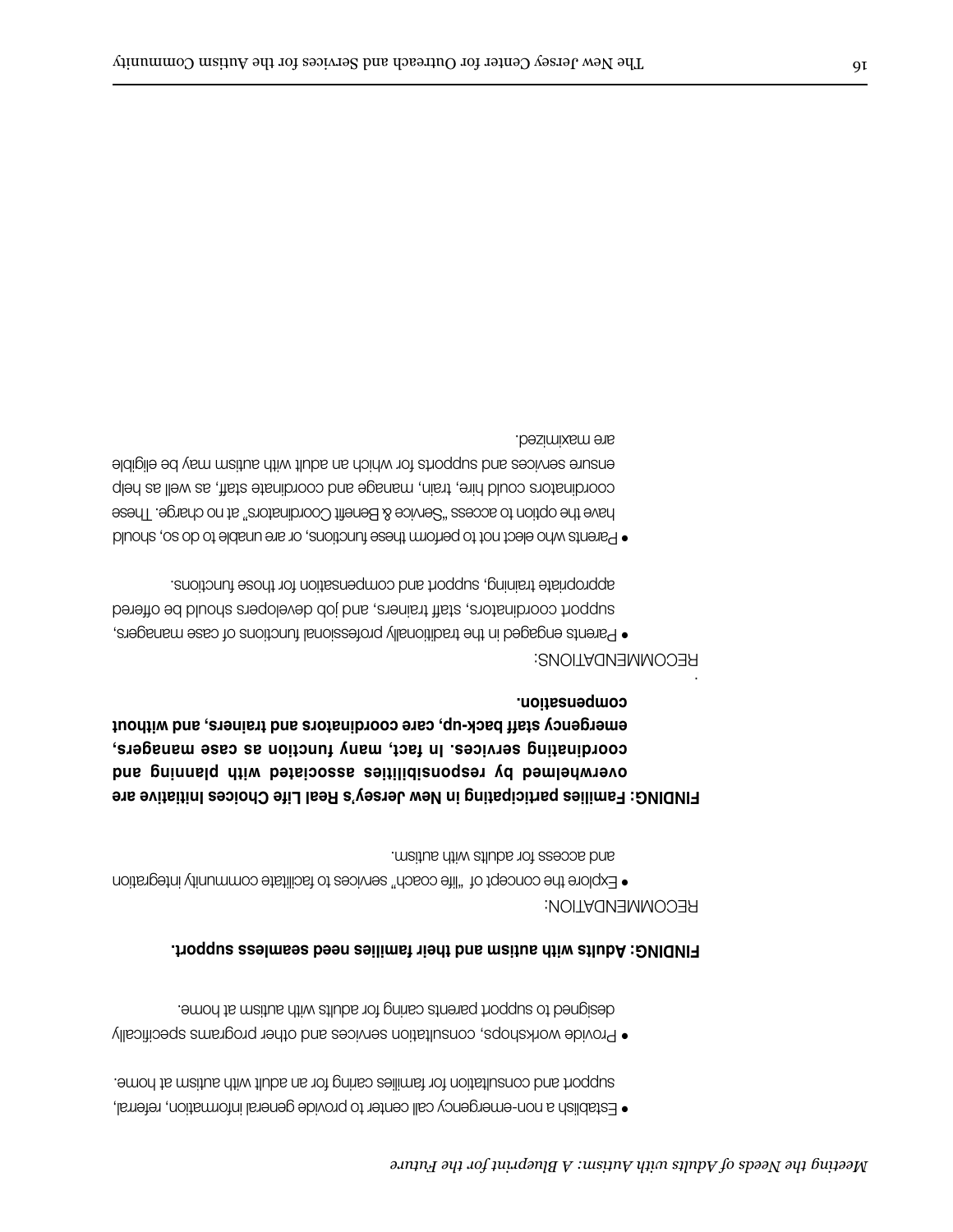# ADULT DAY SERVICES

Once viewed as a custodial, center-based service, the role of day programs for adults with developmental disabilities has evolved to include more community-based activities designed to foster independence and promote integration.

Adult day programs are best viewed as a "transitional service" designed to build skills that can lead to more inclusive opportunities for adults with autism. As such, they should offer participants opportunities for volunteerism, job sampling and leisure activities in the community, as well as support for continuing education.

Day services are a vital component of the service system for adults with autism because they offer a "safety net" for individuals who, occasionally, are not engaged in activities in the community, or whose behavioral profile is such that full-day, community-based programming is not appropriate.

Well-qualified staff are vital to the success of adults with autism in a day program. Like their counterparts in special education, staff working with adults with autism must be well trained in the principles of Applied Behavior Analysis and receive ongoing clinical supervision from credentialed professionals. Most successful programs for adults with autism retain low staff ratios of 1:1, 1:2 and 1:3.

#### **FINDING: There is a lack of appropriate day services for adults with autism.**

#### RECOMMENDATIONS:

- The State of New Jersey should create incentives for providers and businesses that seek to develop innovative day services designed to serve adults with autism.
- New Jersey should establish a statewide mechanism to deliver consultation services to providers who want to develop day services for adults with autism.
- New Jersey should design a comprehensive, standardized training program, which can be used by community providers to prepare and train staff to work in day programs for adults with autism.

#### **FINDING: Day program services have limited operating hours, leaving large gaps in support and services.**

#### RECOMMENDATION:

• Day programs should have longer and more flexible hours of operation and offer "drop in" services to better meet the needs of consumers and families.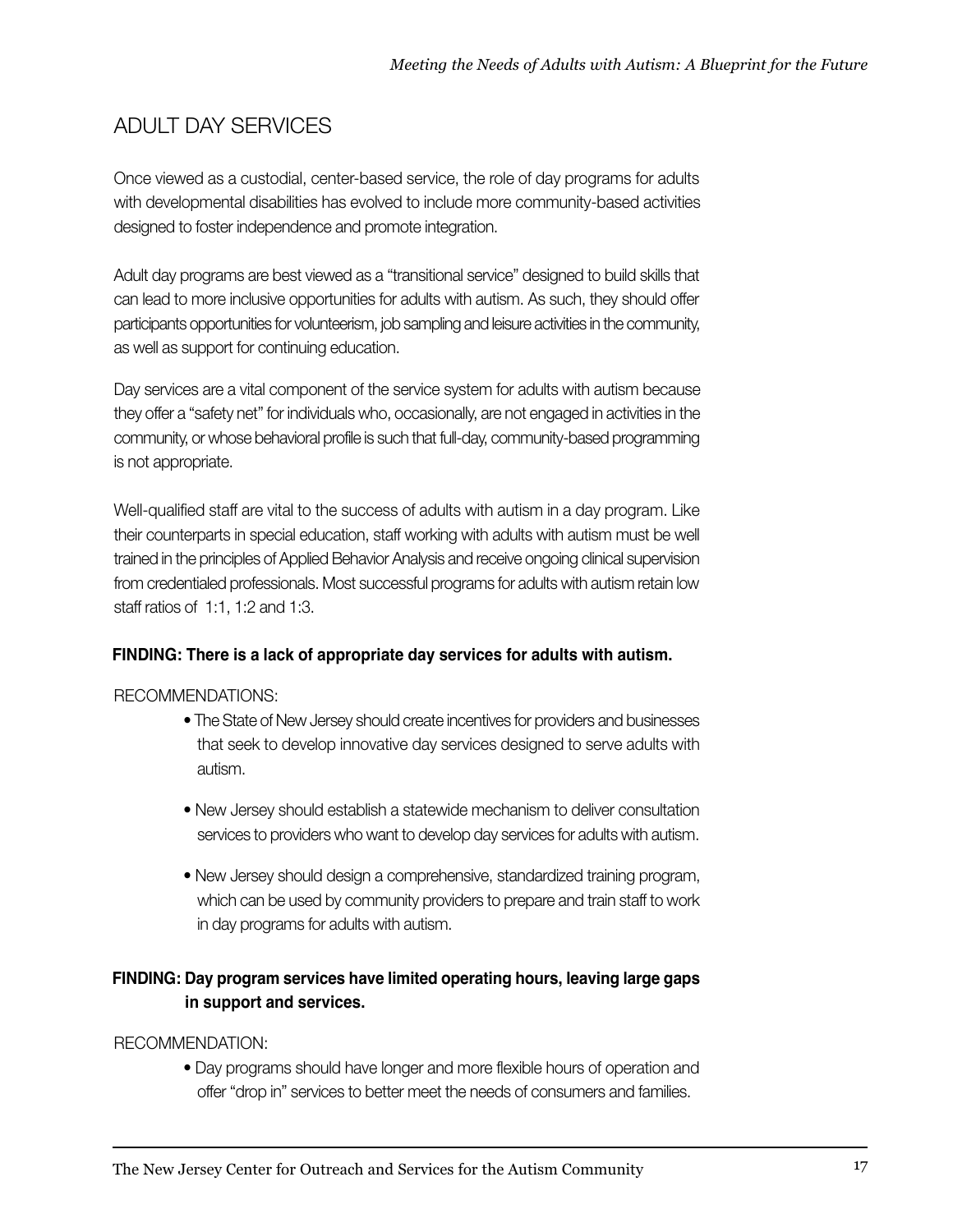### COMPETITIVE AND SUPPORTED EMPLOYMENT

At a time when unemployment is near its lowest level in decades, adults with autism are chronically unemployed or underemployed. Many families report that when their son or daughter graduates, he/she has no place to go.

New Jersey currently uses several models to support the employment of adults with autism and other developmental disabilities, including competitive employment, job coaching, smengord friemyolgme beretlerke bne friemyolgment programs.

Most funding for employment supports comes from the Division of Developmental Disabilities therough community community contracts with contracts are services as a contracted the Although the Department of Labor and Workforce Development's Division of Vocational Rehabilitation Services (DVRS) offers job supports, these supports are time-limited and generally cannot meet the full range of needs of adults with autism.

Adults with autism who earn wages are taxpayers and able to contribute to the cost of the support services they need.

Increasingly, major corporations are recognizing the contributions of people with disabilities and are recruiting and supporting them. New Jersey is home to several creative partnerships between autism service providers and businesses. These relationships have resulted in meaning of lift of stevel que be wells even to mean and have a mean and have to fill positions that otherwise are difficult to fill.

#### **FINDING: Potential employers often lack awareness of the benefits of hiring adults with autism.**

- The New Jersey Department of Labor and Workforce Development (NJDLWD), in consultation with the autism community, should create an educational campaign designed to promote the talents and resources available in the pool of employees with autism.
- The autism community should promote the use of "video resumes" for adults with autism who are seeking employment.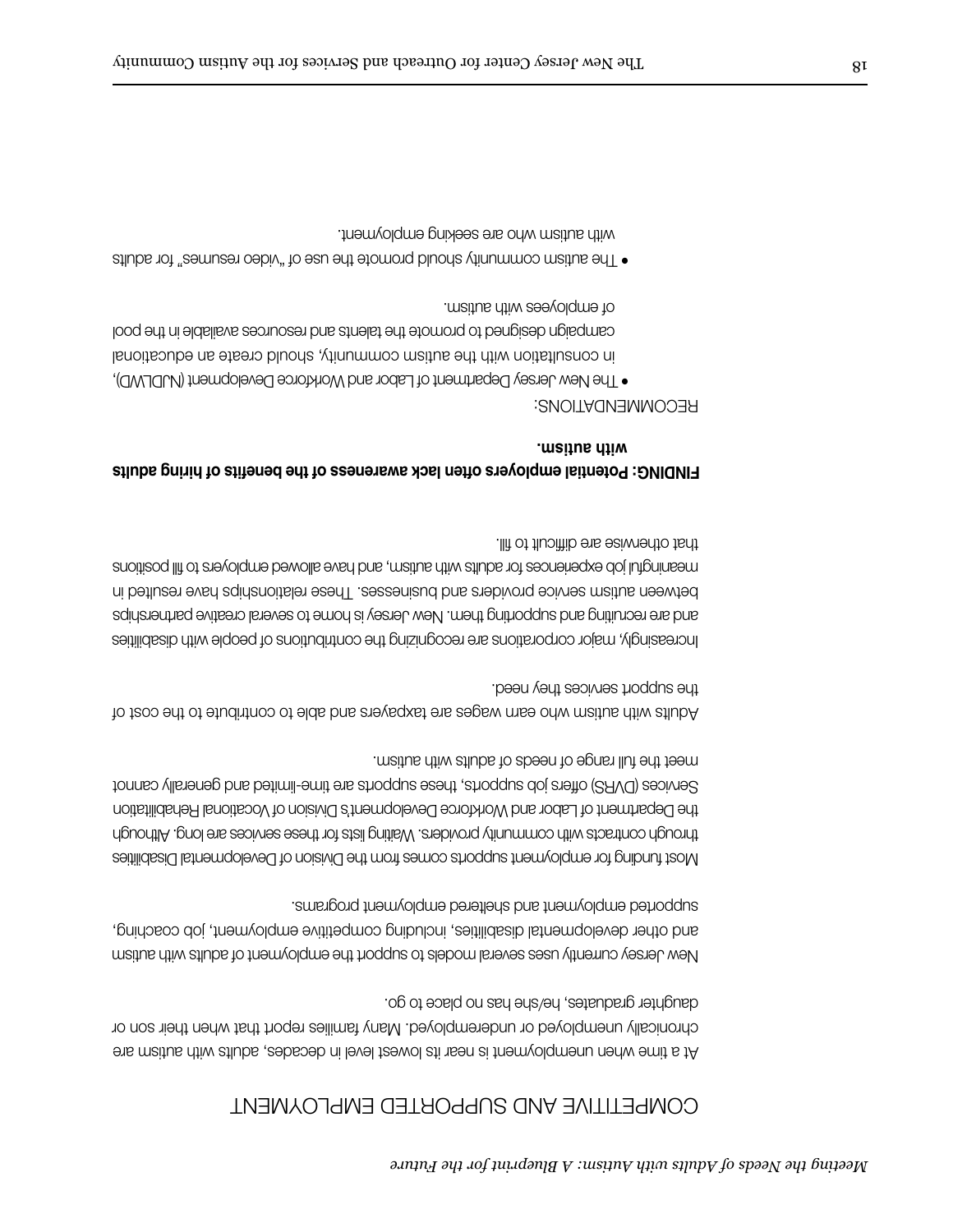#### **FINDING: Greater flexibility and creativity are needed when identifying work opportunities for adults with autism.**

#### RECOMMENDATIONS:

- The autism community should promote "customized employment" and "job sharing" as effective methods for creating employment opportunities for adults with autism.
- Public funding must be made accessible for families and providers pursuing: non-traditional work; small businesses ownership; a cottage industry; or an entrepreneurial endeavor.
- Community service experiences, unpaid internships, apprenticeship programs and volunteer work must be leveraged as a means to develop job skills that could lead to paid employment.
- State, county and local government must assume a more assertive posture in recruiting adults with autism for both paid and unpaid work.
- The autism community should explore creative alternatives, such as farming and agricultural jobs, as an option for adults with autism.
- The New Jersey Department of Labor and Workforce Development (NJDLWD), in conjunction with leaders from the autism community, should educate Workforce Investment Boards (WIBs) and Business Leadership Networks (BLNs) about the labor resources that adults with autism can provide to local business and communities.
- New Jersey should establish a statewide clearinghouse that matches adults with autism to employers seeking to recruit them.

#### **FINDING: Many students with autism leave school lacking "employability behaviors."**

- The New Jersey Department of Education (NJDOE) should ensure that specific job-seeking skills, such as interview skills, are taught as part of the core curriculum.
- Youth with autism should secure a job while still in their educational entitlement, and have a job placement before graduation.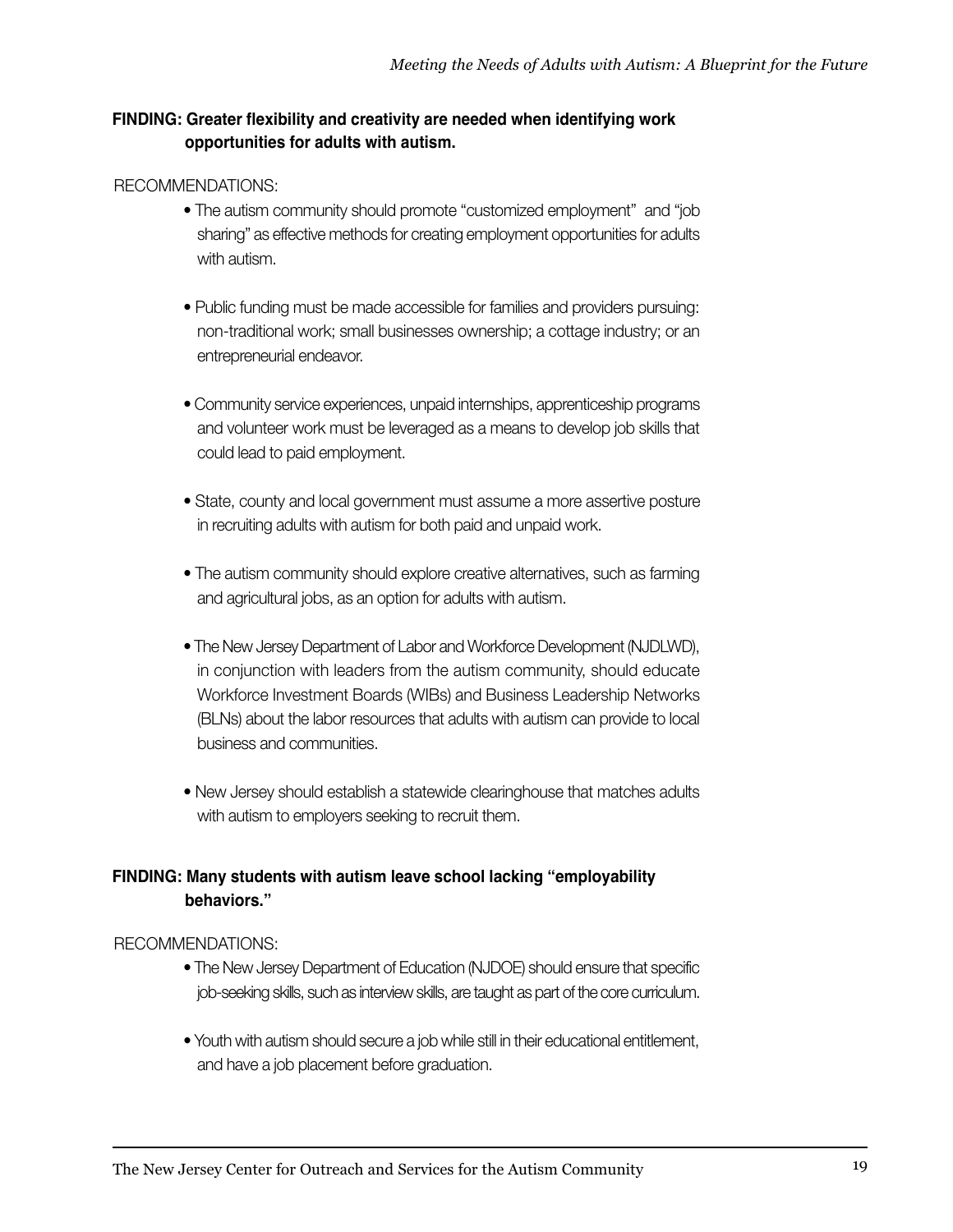### **FINDING: There is a lack of well-trained, well-qualified, well-supervised professionals to provide job-coaching services.**

#### RECOMMENDATIONS:

- The autism community should explore the benefits of a specific training certification/accreditation program for the position of job coach and/or job developer.
- New Jersey's autism community should ensure the ongoing the pay supervision of job coaches' activities to ensure best practices and problemsolving of difficult situations.

#### **FINDING: Adults with autism who earn a wage and are able to save money are perceived to be at risk of losing the very benefits that allow them to work and live in the community.**

#### RECOMMENDATIONS:

- The State of New Jersey must do more to educate families and providers about New Jersey's "Medicaid Buy-In" Program, which allows wage earners to continue to be eligible for Medicaid.
- Services should be developed in such a way that adults with autism do not lose existing benefits and supports because they are earning a wage.
- The New Jersey Departments of Human Services and Labor and Workforce Development should develop an interagency agreement to maximize New Jersey's work incentive option under Social Security and Medicaid.

#### **FINDING: Businesses must be further encouraged to hire adults with autism.**

- State and federal government should offer tax credits and other incentives to businesses of all sizes that make an effort to employ numbers of adults with developmental disabilities.
- The provider community must remain cognizant of the currency of positive public relations, and ensure that businesses that employ adults with autism benefit from doing so.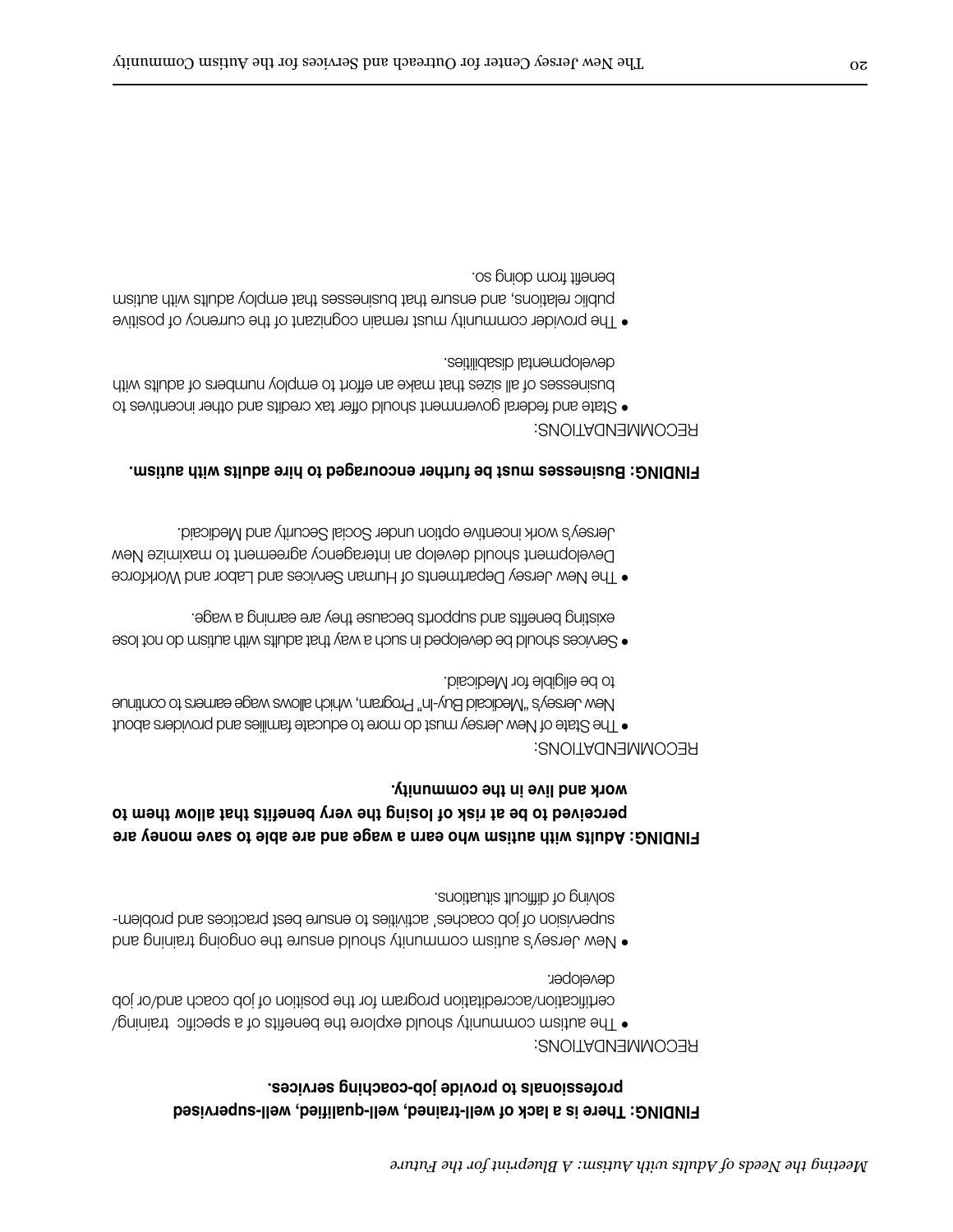#### **FINDING: DVRS services, as currently structured, cannot be accessed by adults with autism, many of whom have functional limitations that require constant, long-term supports.**

#### RECOMMENDATIONS:

• The Departments of Human Services and Labor and Workforce Development should revisit existing "Interagency Agreements" and revise them to ensure more seamless supports are delivered to adults with autism.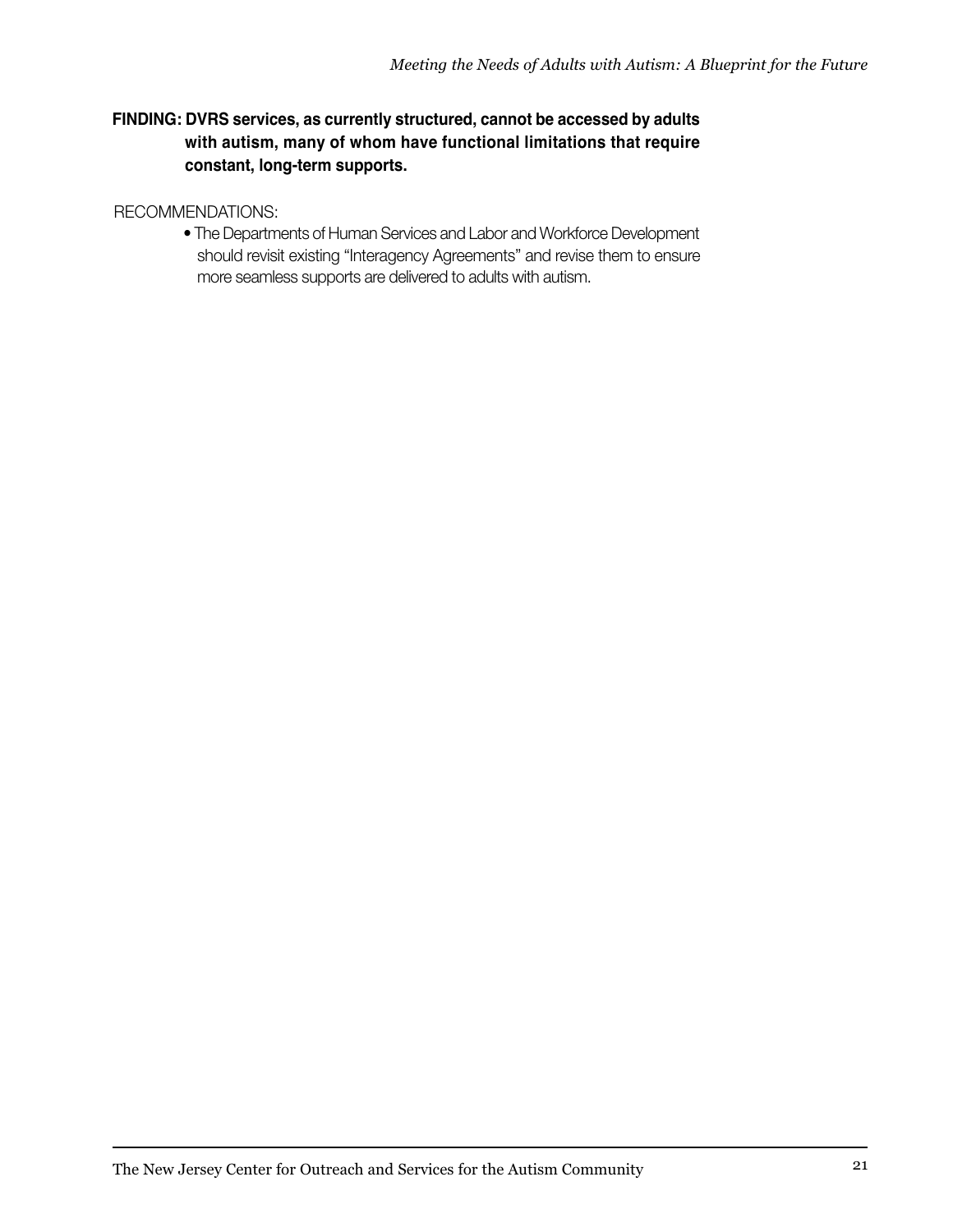### RESIDENTIAL SERVICES AND SUPPORTS

Adults with autism who are not living in their family's home need a range of residential options, each with appropriate supports.

Historically, group homes have been the option of choice for many families. Increasingly, however, adults with autism and their families want more typical housing options including apartments, condos, townhouses, and private homes.

Regard of the housing option, including option, the based service passed supports and the needs of the adult(s) living there must be consistently provided. These services may include specialized behavioral, communication and social skills supports.

### **FINDING: Public support for residential services for adults with autism has not kept pace with the demand for services, and is not at a level that is appropriate to the intensive, multifaceted needs of adults with autism.**

#### RECOMMENDATION:

• The State of New Jersey must assess its film to resident to residential services for adults with autism and determine adequate levels of funding based on the history of actual costs.

#### **FINDING: Funding for housing must be considered separately from funding for the residential support services needed by adults with autism.**

- The New Jersey Housing Trust Fund should be explored and evaluated as a vehicle for financing housing for adults with autism.
- The State of New Jersey should offer tax credits for builders who create or retrofit housing to meet the needs of adults with autism.
- Reverse mortgages and housing between from private sequences should be encouraged as a means to expand the availability of housing for adults with autism.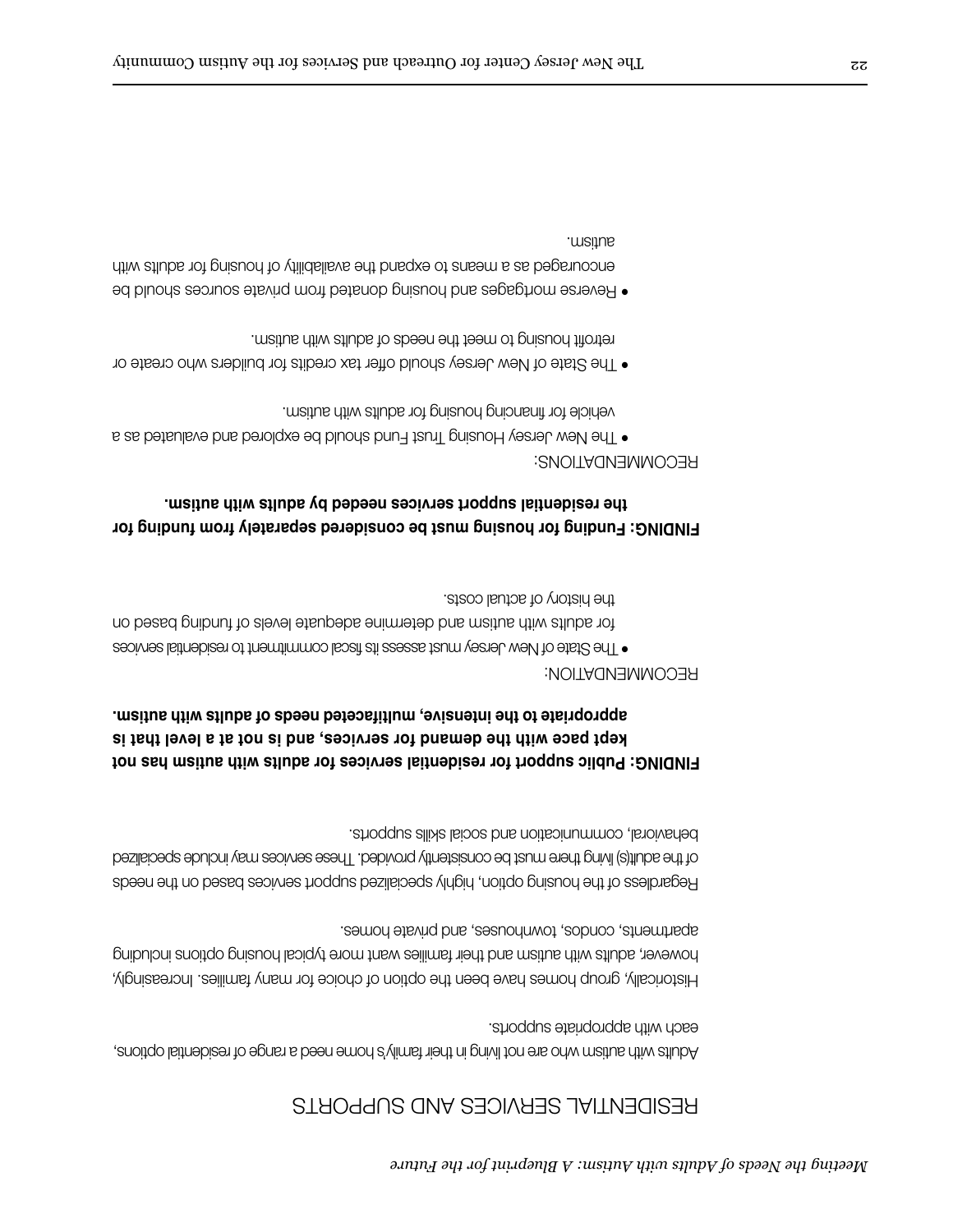#### **FINDING: Residential supports must include a wide array of non-traditional options for individuals and their families to consider.**

- New Jersey policy makers must encourage the use of flexible and creative support options including the use of roommates without disabilities who have specified duties; drop-in support; neighbor support; and individuals living with a host family.
- Farmstead options and other non-traditional housing options should be explored and expanded to meet demand.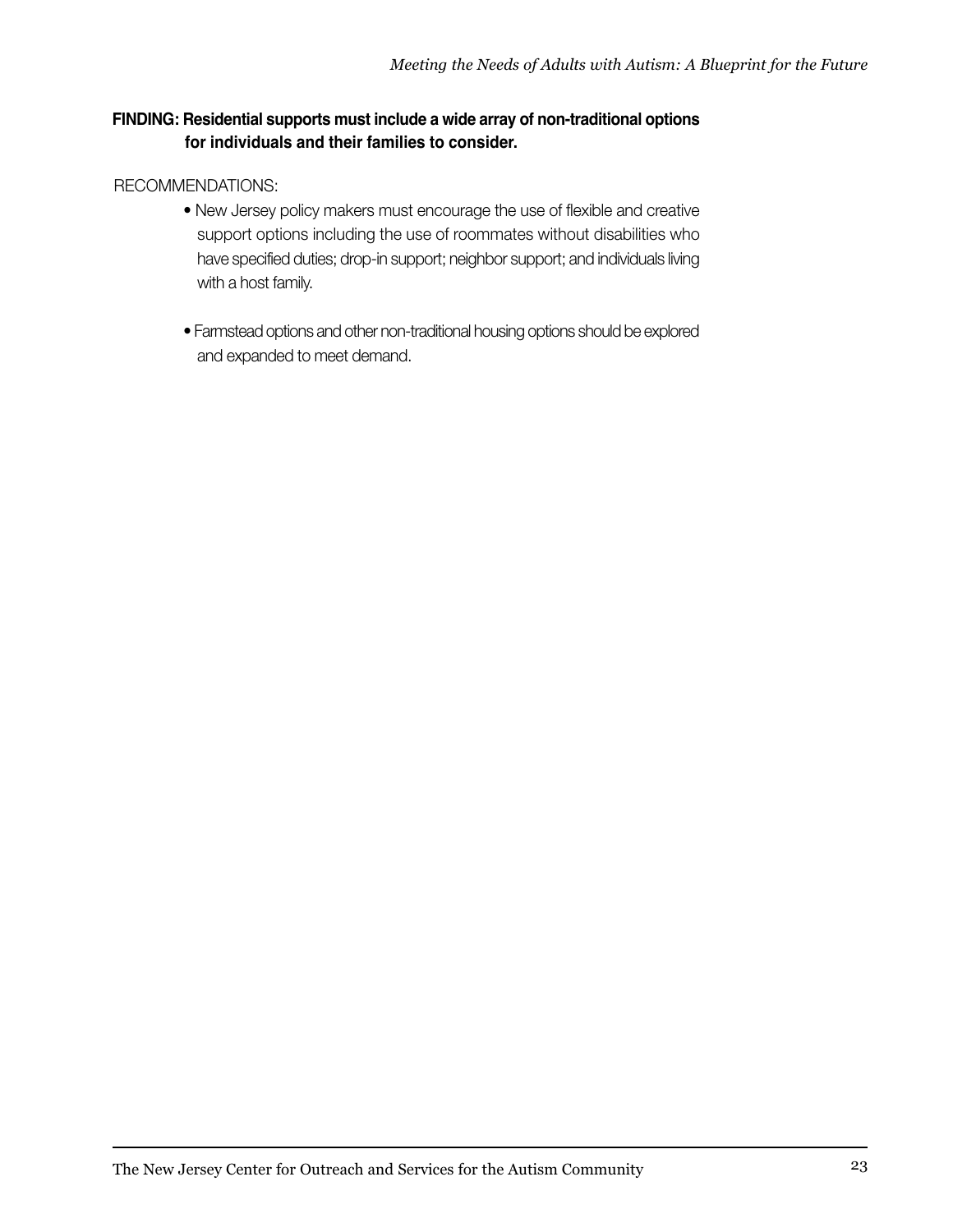# Forum Participants

COSAC gratefully acknowledges the thoughtful participation of the following individuals in its April 27, 2006 Forum on Adult Services:

| <b>OASOO</b>                                                          | Leslie Long                              |
|-----------------------------------------------------------------------|------------------------------------------|
| (AAAN) donseseR                                                       |                                          |
| Parent; Co-Founder, the former National Alliance for Autism           | $+$ nobrol London $+$                    |
| CEO, The Arc of Sussex County                                         | Dr. Richard C. Lecher                    |
| Exec. Dir., The Arc of Hunterdon County                               | <b>Gail Larkin</b>                       |
| Parent; Exec. Dir., Global Villages of Support                        | Cindy Kleinfeld-Hayes                    |
| Exec. VP. of Life Span Services, Bancroft NeuroHealth                 | Dr. Daniel Keating                       |
| Exec. Dir., Autism Family Services of New Jersey                      | Eric Joice                               |
| <b>Vocational Rehabilitation</b>                                      |                                          |
| Program Planning and Development Specialist, Division of              | Katherine Hruszko                        |
| Parent; Founder, The Quest Autism Foundation                          | <b>James Hoppe</b>                       |
| Ytiene University                                                     |                                          |
| Exec. Dir., Douglass Developmental Disabilities Center, Rutgers,      | Dr. Sandra Harris                        |
| Exec. Dir., Educational Partnership for Instructing Children, Inc.    | Christine Grogan                         |
| <b>Parent</b>                                                         | Norman Greenberg * <sup>+</sup>          |
| Dir., New Jersey Division of Developmental Disabilities               | Carol Grant                              |
| Jersey (UMDNJ)                                                        |                                          |
| The Autism Center at University of Medicine and Dentistry of New      | dadeleine Goldfarb                       |
| COSAC                                                                 | <b>Nristen Giglio</b>                    |
| Senior Attorney, Legal Services of New Jersey                         | Linda Garibaldi, Esq.                    |
| COSAC                                                                 | ledai <sub>1</sub> snilA                 |
| Parent; Exec. Dir., The Daniel Jordan Fiddle Foundation               | Linda Walder Fiddle, Esq. $^+$           |
| Prog. Dir., SCCAT, Trinitas Hospital                                  | Dr. Lucille Esralew                      |
| Dir. of Eden W.E.R.C.S., Eden Family of Services                      | Jamie Douglas                            |
| Asst. Coor. of Center Operations, Eden Family of Services             | Sarah Dennehy                            |
| Consultant                                                            | Brenda Considine                         |
| Parent; IMPACT NJ, Trustee, Farmstead Chairperson                     | Mya Cleary                               |
| COSAC                                                                 | Deb Charette                             |
| Parent                                                                | Elaine Buchsbaum * <sup>+</sup>          |
| COSAC                                                                 | Dr. Suzanne Buchanan                     |
| Vice Pres., Autism Services, YCS, Sawtelle Learning Centers           | $\mathsf{Dr}$ , James Ball* <sup>†</sup> |
| COSAC                                                                 | lls8 hA                                  |
| Exec. Dir., The Arc of New Jersey                                     | Thomas Baffuto                           |
| Exec. Dir., Alliance for the Betterment of Citizens with Disabilities | <b>DOWEll Ayre</b>                       |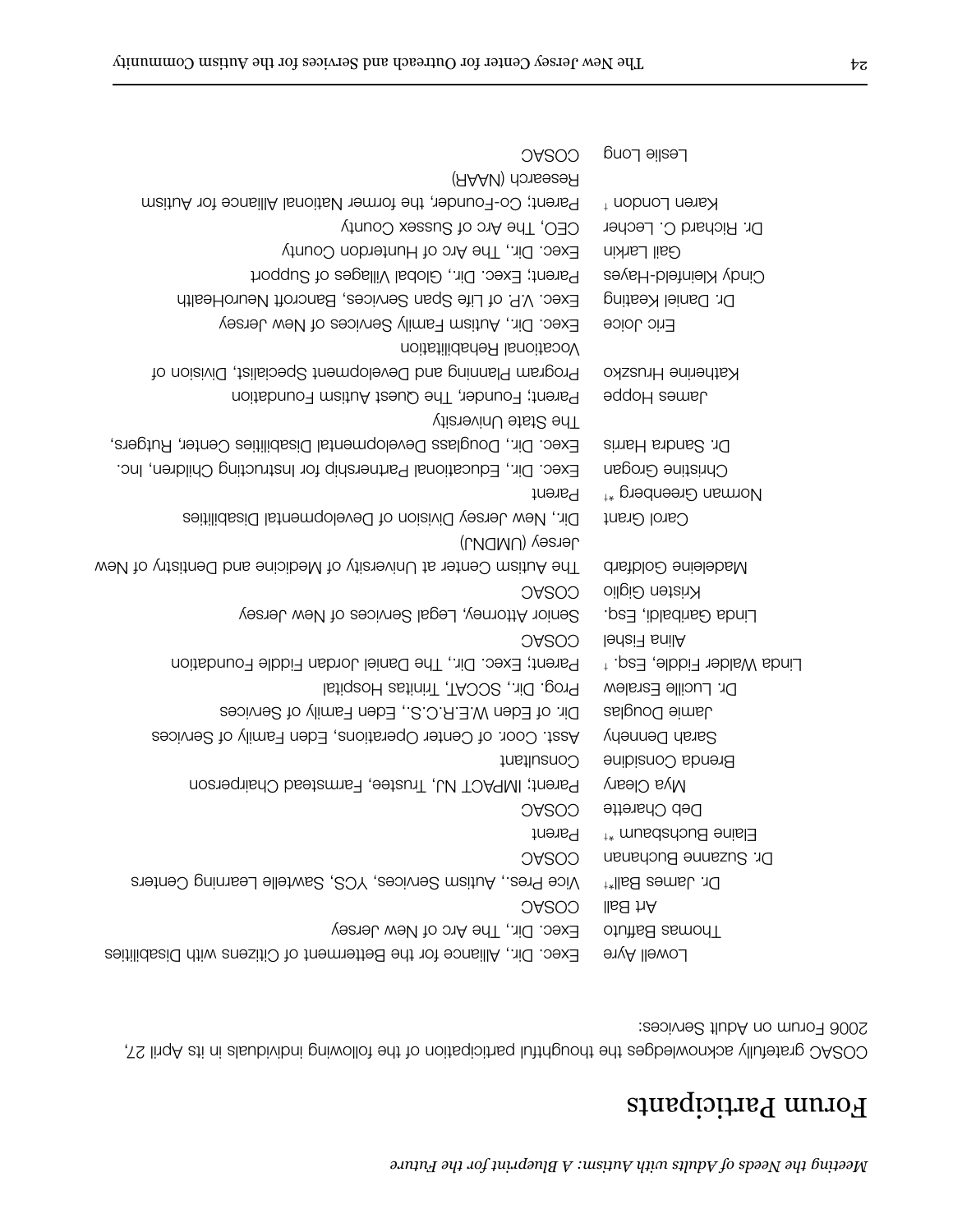| Carol Lynch                    | Pennsylvania Office of Autism                             |
|--------------------------------|-----------------------------------------------------------|
| Dr. Thomas McCool <sup>+</sup> | President and CEO, Eden Family of Services                |
| Wayne Marlin                   | COSAC                                                     |
| Catherine Medovich             | Parent; Family Support Coor., Durand Academy              |
| Anthony Meyer **               | Self Advocate; COSAC/ Volunteer                           |
| Dr. Linda Meyer <sup>+</sup>   | Consultant                                                |
| Sarah Mitchell, Esq. †         | Exec. Dir., New Jersey Protection and Advocacy            |
| Irene M. McCarthy              | New Jersey Office of Legislative Services                 |
| Kathleen Moore **              | Parent                                                    |
| <b>Robert Nass</b>             | Asst. Dir., Devereux New Jersey Treatment Network         |
| Susan Patel <sup>+</sup>       | Parent                                                    |
| Michael Prendergast            | Asst. Exec. Dir., The Arc of New Jersey                   |
| Jennifer Prunier               | COSAC                                                     |
| Paul Potito                    | Exec. Dir., COSAC                                         |
| Paul Prior, Esq.               | Hinkle and Fingles, Attorneys at Law, LLC                 |
| Erin Richard                   | Coor. of Adult Services, Alpine Learning Group            |
| Nancy Richardson* <sup>†</sup> | Parent; Former Exec. Dir. of COSAC                        |
| Ellen Schisler                 | COSAC                                                     |
| Alison Tepper Singer           | Parent; Senior V.P., Autism Speaks, Inc.                  |
| Robert Titus **                | Parent                                                    |
| Carole Tonks                   | Parent; New Jersey Council on Developmental Disabilities  |
| Katherine Walsh                | Senior V.P., The Arcs of Bergen and Passaic               |
| Dr. Mary Jane Weiss*           | Director of Research and Training, Douglass Developmental |
|                                | Disabilities Center, Rutgers, The State University        |
| Dr. Jessica Woods              | MRDD Clinical Dir., Devereux New Jersey Treatment Network |
| John Worthington               | Coor. of Policy Development, New Jersey Department of     |
|                                | Education, Office of Special Education Programs           |
|                                |                                                           |

\* Current or past member of COSAC's Board or Trustees † Member of COSAC's Adult Resources Committee

# Grant Acknowledgement

*The 2006 Forum on Adult Services and development of this report were funded through a grant from the New Jersey Department of the Treasury. Grant award #CDG3-010. Adult Services Programs.*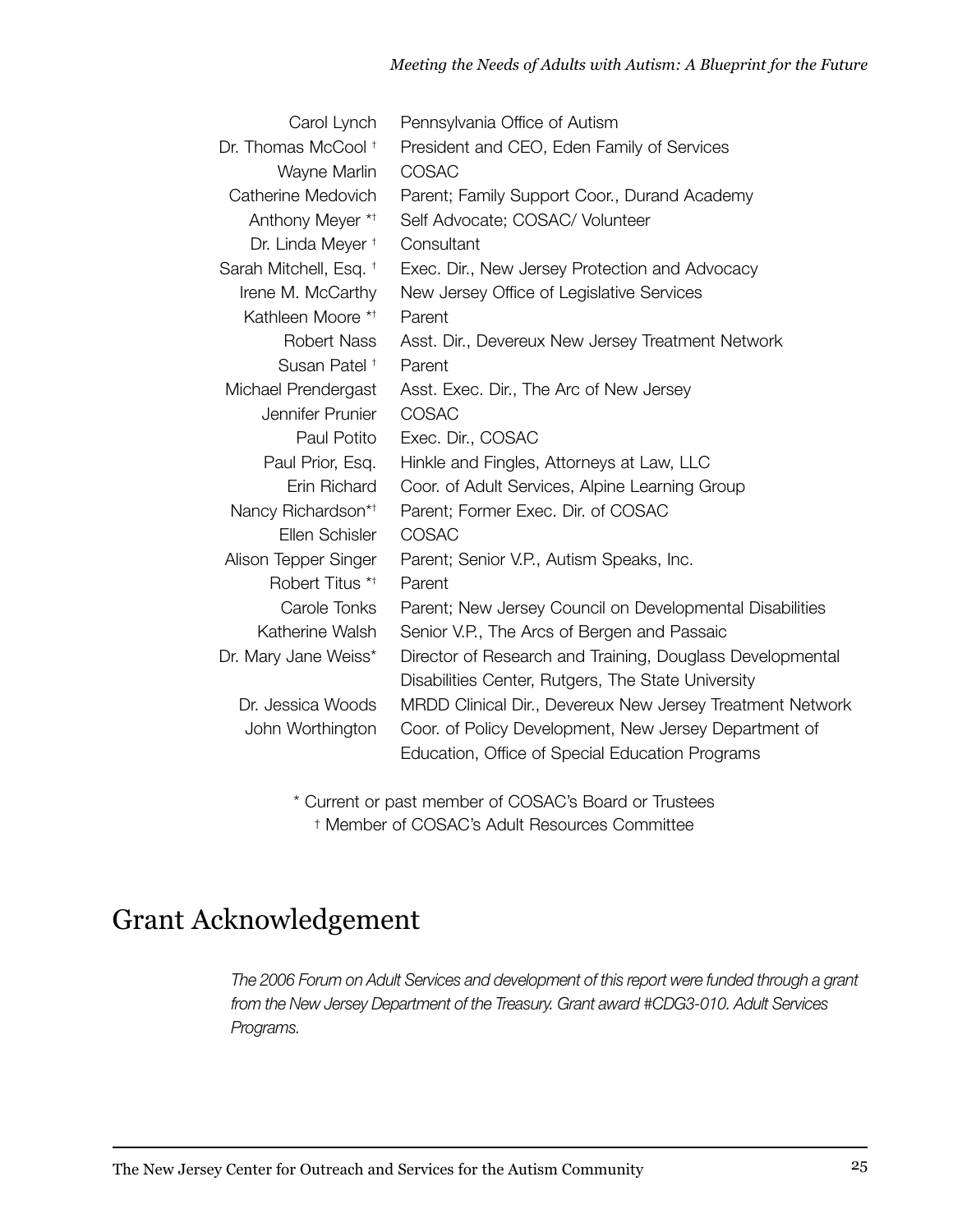# What is autism?

Autism is a lifelong developmental disability characterized by atypical, repetitive behaviors and deficits in social and communications in suitably diagnosed during the first three years of life and is four to five times more prevalent in boys than in girls. It knows no racial, ethnic or social boundaries. Autism spectrum disorders range from a severe form, called autistic disorder, to a milder form, Asperger syndrome. If a child has symptoms of either of these disorders, but does not meet the specific criteria for either, the diagnosis is called pervasive developmental disorder not otherwise specified (PDD-NOS). Other rare, very severe disorders that are included in the autism spectrum disorders are Rett syndrome and childhood disintegrative disorder.

Today's research suggests that autism spectrum disorders are a genetic disorder that is possibly triggered by environmental factors. There is no known cure for autism at this time.

For more information about autism spectrum disorders and the adult service system, or to request additional copies of this report contact:

The New Jersey Center for Outreach and Services for the Autism Community 1450 Parkside Ave., Suite 22 Ewing, NJ 08638 (609) 883-8100 • 1-800-4-AUTISM www.njcosac.org